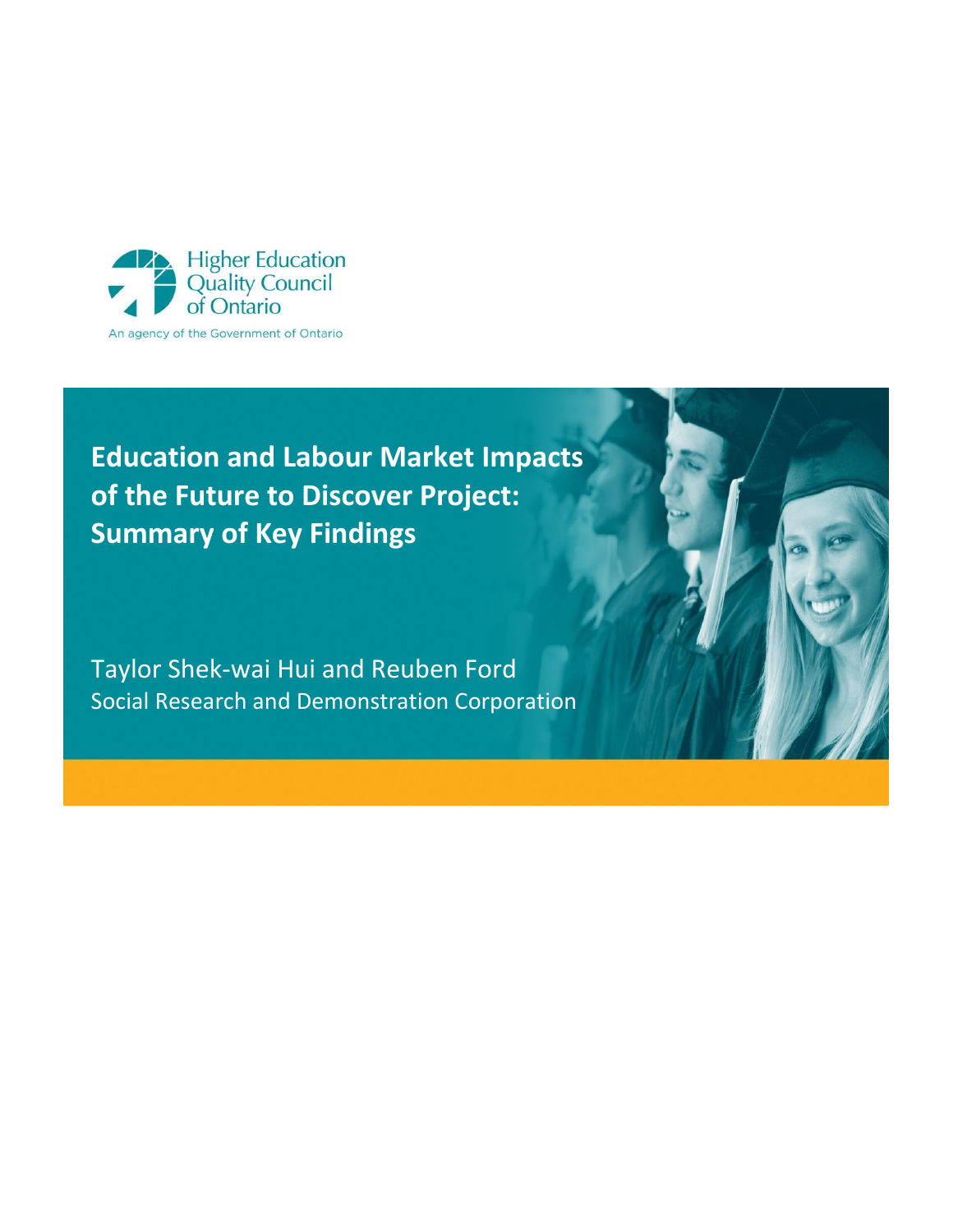## Published by

# **The Higher Education Quality Council of Ontario**

1 Yonge Street, Suite 2402 Toronto, ON Canada, M5E 1E5

| Phone:     | (416) 212-3893 |
|------------|----------------|
| Fax:       | (416) 212-3899 |
| Web:       | www.hegco.ca   |
| $E$ -mail: | info@heqco.ca  |

### **Cite this publication in the following format:**

Hui, T. S. and Ford, R. (2018). *Education and Labour Market Impacts of the Future to Discover Project: Summary of Key Findings*. Toronto: Higher Education Quality Council of Ontario.



The opinions expressed in this research document are those of the authors and do not necessarily represent the views or official policies of the Higher Education Quality Council of Ontario or other agencies or organizations that may have provided support, financial or otherwise, for this project. © Queens Printer for Ontario, 2018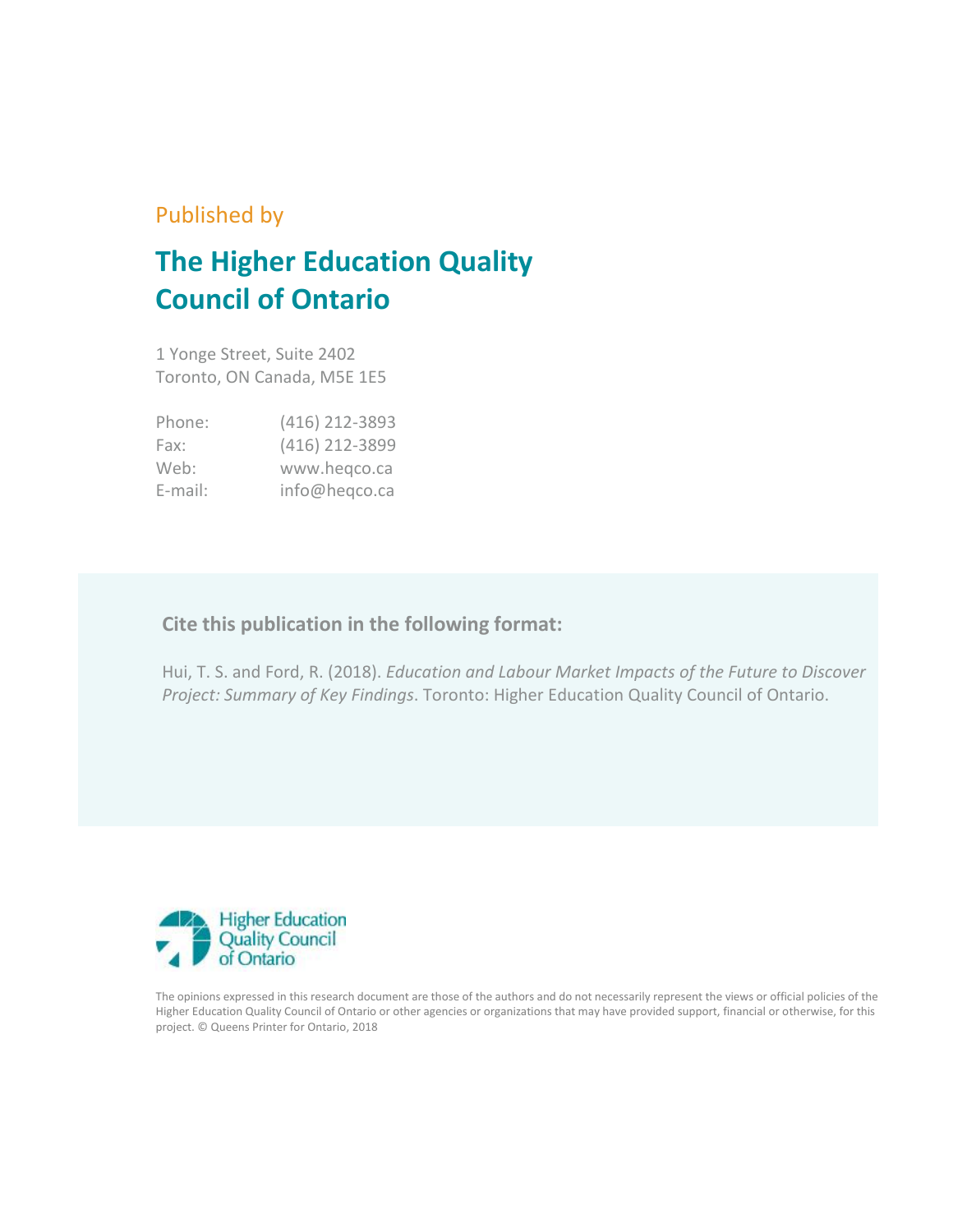### **Introduction**

Finding ways for young people to achieve their full potential is a universally shared political objective, whether the ultimate goal is economic growth, innovation and competiveness, or promoting social inclusion and reducing social and health inequalities. Many from disadvantaged groups will need to pursue postsecondary education (apprenticeship, college or university) to thrive in the global knowledge economy. Yet many face barriers in their career pathway including access to postsecondary education (PSE).

The Future to Discover project began in 2003 with the realization that to increase PSE access among underrepresented groups, attention needed to focus on the reduction of multiple barriers. Lack of financial resources, poor academic preparation, poor information and lack of interest in further education can all hold a student back, with many facing two or three of these barriers at the same time. With a scientifically rigorous design, the project was established to test interventions intended to overcome limitations posed by lack of financial resources or lack of information about the available pathways through PSE and their costs and benefits.

The brainchild of the now-defunct Canada Millennium Scholarship Foundation, Future to Discover was implemented by the Social Research Demonstration Corporation (SRDC) as a social experiment. More than 5,400 student volunteers in two provinces were randomly assigned to one of four groups and received either one of two carefully designed interventions, both at the same time or no new service as part of a control group. With such a rigorous design, over time it has become possible to report whether or not such interventions make a genuine difference in young people's lives and whether it would be financially viable for governments to adopt such programs at scale. While the project was conducted in Manitoba and New Brunswick, the findings have implications for all provinces including Ontario.

SRDC tracked the outcomes of two cohorts of young people involved in Future to Discover from Grade 9 through to their mid-20s. This report summarizes what has been learned about the impact of the interventions on their lives, especially the new education and labour market pathways they have chosen as a result of the interventions. It includes best estimates — derived for the first time from an experiment — of the impact on their predicted lifetime incomes when the barriers to PSE they faced have been removed. It provides a first, cautious answer to one of the most critical questions asked by decision makers concerned with PSE access programming: "How much of a difference will PSE make to the lives of youth who will not go if we do not intervene?" Positive results support the idea that when early interventions genuinely increase PSE access they can have longer-term labour market benefits, beyond the increase in educational attainment.

SRDC has been a central part of this ambitious undertaking since 2003 and its team is very grateful to the Higher Education Quality Council of Ontario for this opportunity, provided since the demise of the foundation, to produce a summary of results across both provinces and to share them with policy makers and practitioners in Ontario and elsewhere. This report summarizes the project's design and implementation, the impacts of its interventions on rates of student participation in and completion of PSE,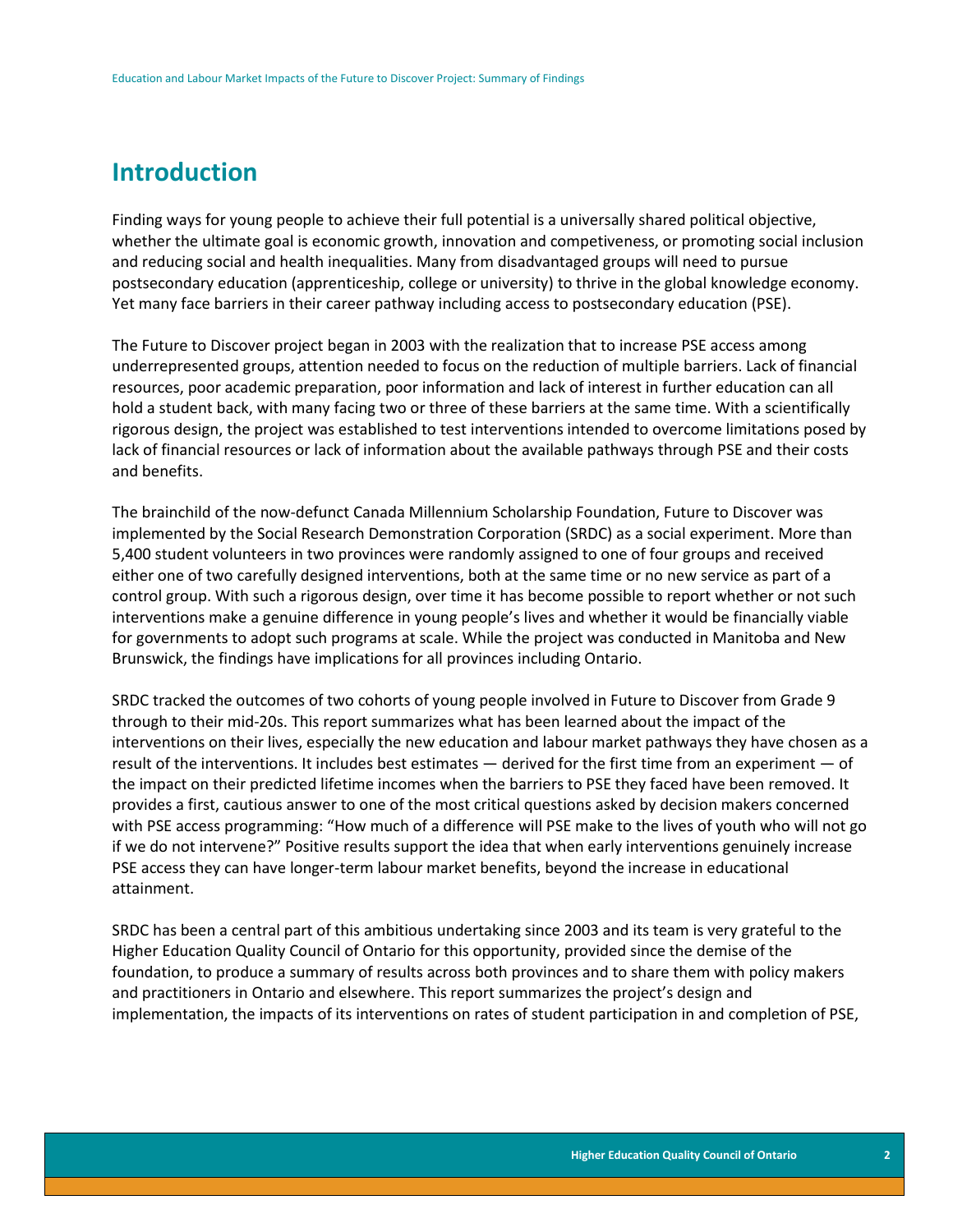as well as on their incomes. It includes a review of important insights gained and how they might be applied to new policy and programming. A companion technical report is also available (Ford & Hui, 2018a) providing a more detailed compilation and explanation of methods and results for policy analysts and researchers.

### **What is Future to Discover?**

Future to Discover (FTD) is a pilot project involving a sample of 5,429 Grade 9 students originally drawn from 51 high schools in Manitoba and New Brunswick. It tests the effectiveness of two interventions designed to help students overcome barriers to PSE, namely lack of career clarity, misinformation about PSE and lack of financial resources. This report presents the impacts on PSE and labour market experiences of offering the interventions to youth.

The two interventions were:

- Explore Your Horizons (EYH), which offered students enhanced career planning and better information about the costs and benefits of postsecondary programs from early on in their high school years. It equally encouraged pursuit of programs in apprenticeship, private vocational institutes, community college and university. It was implemented between 2004 and 2008 while project participants were still in high school.
- Learning Accounts (LA), which promised during the early years of high school up to \$8,000 of nonrepayable financial aid to students from lower-income families should they go on to pursue PSE. Deposits into the accounts accumulated between 2004 and 2008 while project participants were still in high school. Payments to participants who made the transition to postsecondary studies were made between 2007 and 2011. Manitoba did not participate in LA.

The FTD project set out to test whether these interventions, offered either separately or in combination (EYH+LA), would increase high school students' chances of enrolling in PSE. While various programs offer information and financial assistance relating to PSE, FTD is distinct in its relatively early promise of assistance and in its design targeting those who are traditionally least likely to attend PSE.

### **Intervention Design**

EYH was designed to facilitate participants' development of their own postsecondary plans based on their passions and interests. It engaged parents as allies and existing postsecondary students as role models. The program provided enhanced career education through voluntary, after-school sessions beginning in Grade 10.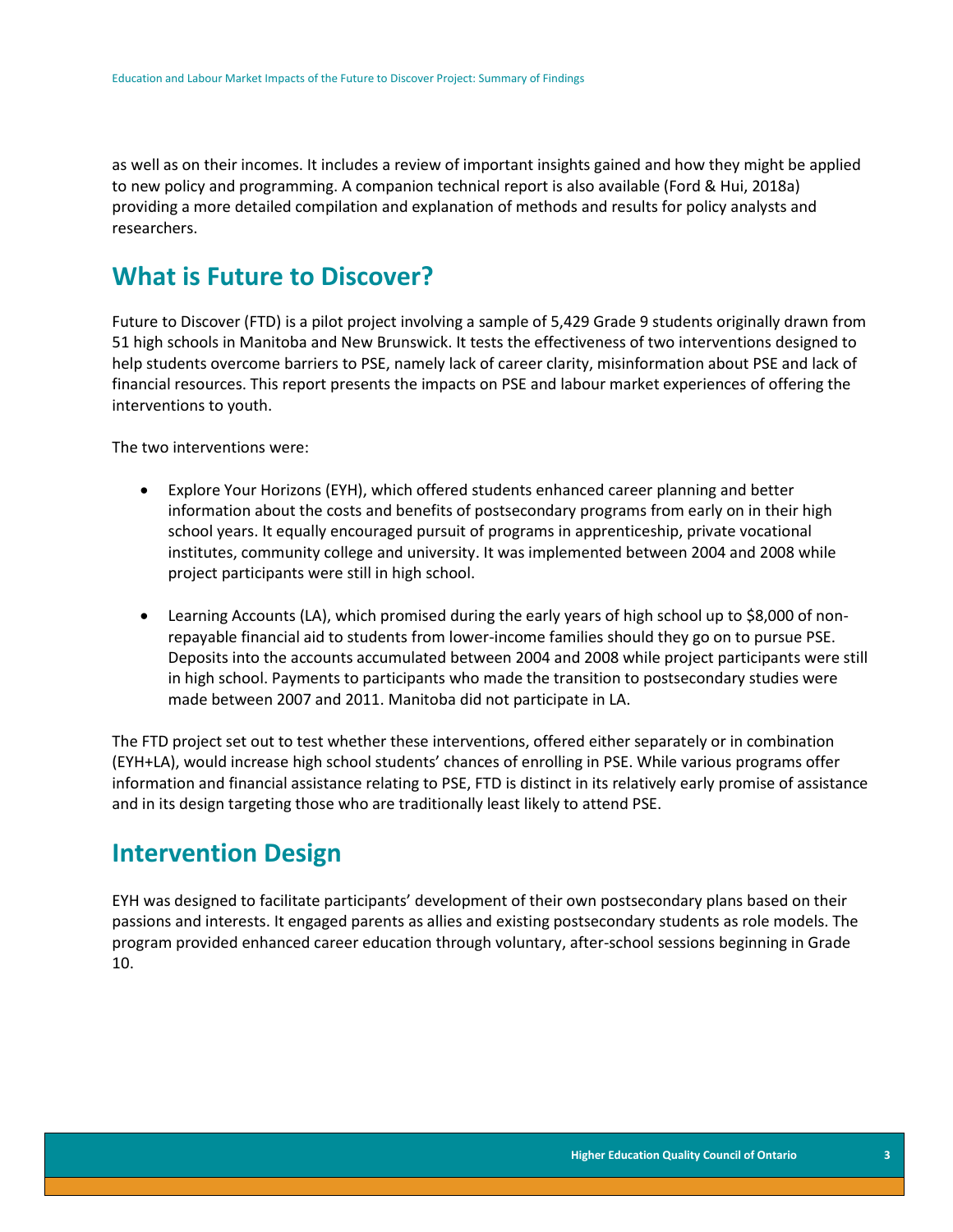EYH participants were invited to take part in 40 hours of after-school project activities over a three-year period (Table 1). These activities provided enhanced career education and focused information on postsecondary studies intended to go beyond what was otherwise available in Manitoba and New Brunswick high schools. The package of sequentially and developmentally appropriate material was designed by leading experts, including researchers and practitioners, in the field of career development. The information was delivered through workshops facilitated by project staff, including guidance counsellors or educators and postsecondary students serving as role models. A project magazine and a website were also available to students in order to reinforce workshop content alongside focused information on PSE. The EYH curriculum as a whole was designed to permit other jurisdictions to integrate the materials with their own.

EYH activities attempted to help students make sense of the range of occupational and postsecondary choices and estimate the benefits and costs of each. The intent was to help overcome any informational or motivational barriers to higher education that under-informed or misinformed students might have so that they might make meaningful decisions about their futures. The intervention involved an exploration of all postsecondary paths — apprenticeships and vocational training as well as college and university. A full description of EYH Year 1 activities may be found in the FTD *Early Implementation Report* (SRDC, 2007, Chapter 5).

| Component                           | <b>Rationale</b>                                                                                                                                                                                                          | <b>Frequency in</b><br>Grade 10          | <b>Frequency in</b><br>Grade 11        | <b>Frequency in</b><br>Grade 12                                       |
|-------------------------------------|---------------------------------------------------------------------------------------------------------------------------------------------------------------------------------------------------------------------------|------------------------------------------|----------------------------------------|-----------------------------------------------------------------------|
| Career<br><b>Focusing</b>           | To help high school students explore career<br>and education options and develop suitable<br>career education plans.<br>Parents are invited to the final session.                                                         | 6 workshops<br>of 2 hours<br>(12 hours). |                                        |                                                                       |
| Lasting<br><b>Gifts</b>             | To help parents understand career<br>development and how to support their<br>children through the process.<br>Parents and children are invited to attend all<br>sessions together.                                        |                                          | 4 workshops<br>of 2 hours<br>(8 hours) |                                                                       |
| <b>Future in</b><br><b>Focus</b>    | To help students manage transitions and<br>build resilience to overcome challenges,<br>such as through support networks.<br>Parents are invited to the final session.                                                     |                                          |                                        | 4 workshops<br>of 2 hours<br>(8 hours) plus<br>orientation<br>session |
| Postsecondary<br><b>Ambassadors</b> | To promote career exploration and<br>education planning by establishing<br>connections between high school students<br>and students currently enrolled in a range of<br>postsecondary education and training<br>programs. | 2 workshops<br>of 2 hours (4<br>hours)   | 2 workshops<br>of 2 hours<br>(4 hours) | 2 workshops<br>of 2 hours<br>(4 hours)                                |

#### **Table 1: Explore Your Horizons Components**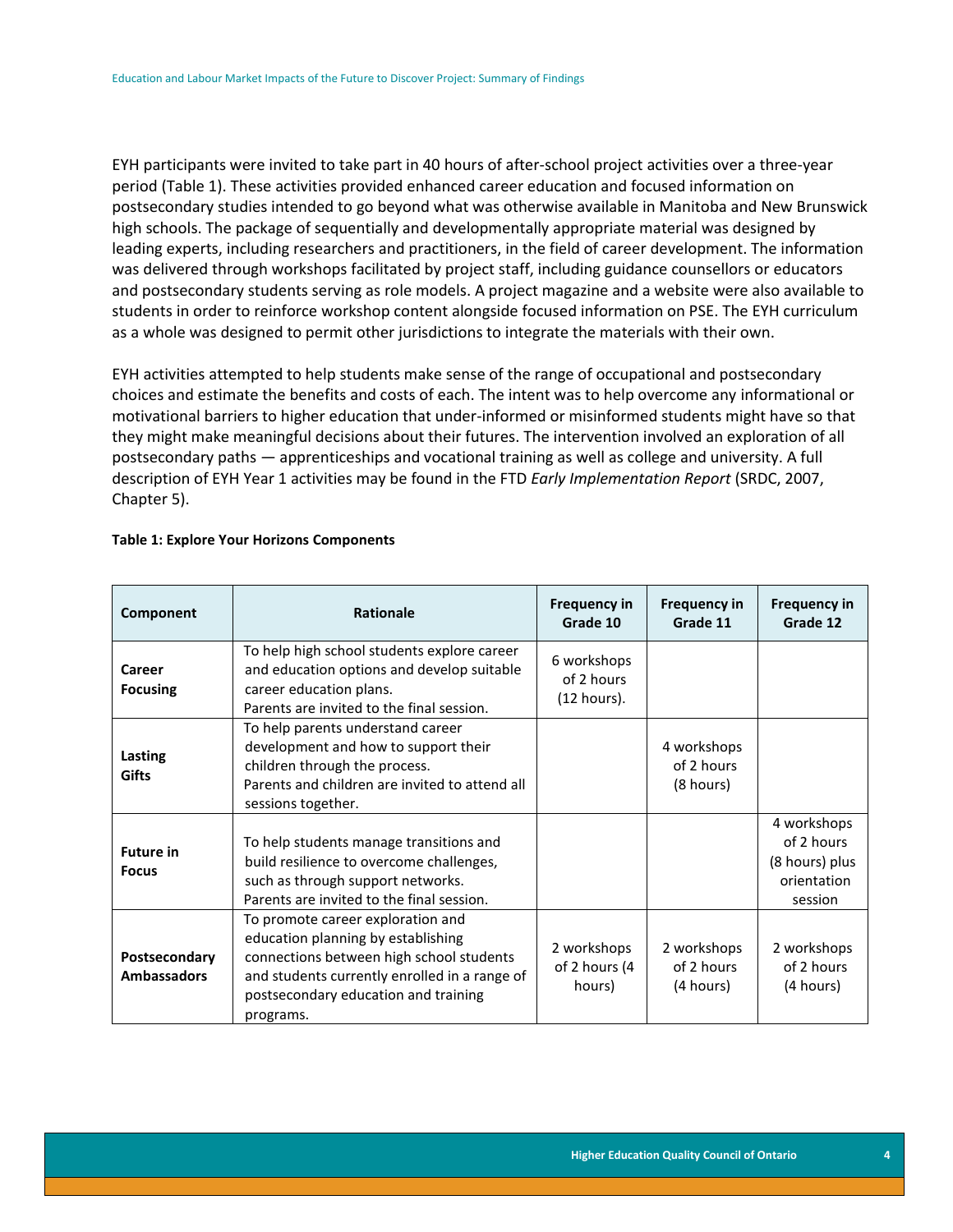| <b>Future to</b><br><b>Discover</b><br>Website | To provide information about career and<br>education planning to encourage education<br>and training after high school.<br>Profiles, articles, and quizzes are presented<br>in a colourful format designed to be<br>appealing to youth. | Accessible throughout Explore Your Horizons.<br>Participants gain graduated access to more site<br>information over the three-year period. |          |          |  |  |
|------------------------------------------------|-----------------------------------------------------------------------------------------------------------------------------------------------------------------------------------------------------------------------------------------|--------------------------------------------------------------------------------------------------------------------------------------------|----------|----------|--|--|
| F2D<br><b>Magazine</b>                         | Same as for the Future to Discover Website<br>above.                                                                                                                                                                                    | 2 issues                                                                                                                                   | 2 issues | 2 issues |  |  |

LA promised PSE funding to students in New Brunswick high schools with a family income at or below the provincial median. The funding commitment was made as they entered Grade 10, long before they can apply for regular student financial-assistance programs, and at a time when it might more effectively influence their decisions about whether to continue their studies past high school and their course choices and levels of effort during high school. Unlike other programs that make early commitments of aid, access to LA was not conditional on students' educational achievement in high school.

The early promise was a bursary of up to \$8,000 for participation in a full-time postsecondary program. Students were told that by attending a New Brunswick high school and successfully completing each consecutive school year until graduation and by successfully enrolling in a PSE program (recognized by the Canada Student Loans Program) they would receive up to \$4,000 in each of two years of postsecondary study.

At the end of both Grade 10 and Grade 11, participants in LA received statements noting deposits in their accounts of \$2,000 for each year successfully completed. LA participants had another instalment of \$4,000 deposited into their accounts upon graduation from a New Brunswick high school. The accumulation of funds over time was intended to recognize each participant's continued commitment to education and to encourage reflections on life after high school. Eligibility for the LA intervention was determined using data from income tax returns provided by their parents.

Those lower-income students who received the offer of a Learning Account may have realized earlier than they otherwise would have that pursuing PSE can be an affordable and realistic option. In turn, this may have led them to undertake better planning for the future. Alternatively, or in addition, the accumulated funds could help students overcome financial barriers by reducing the costs associated with PSE.

# **Evaluation to Date**

Recruitment for FTD took place in 2004 and 2005 when the participants were in Grade 9. Two cohorts were recruited in New Brunswick (in spring 2004 and spring 2005), as well as a single cohort in Manitoba (in spring 2005). The 5,429 participants who consented to take part were randomly assigned to one of three experimental groups or to a comparison group receiving no new intervention. The project thus involved four groups, as follows: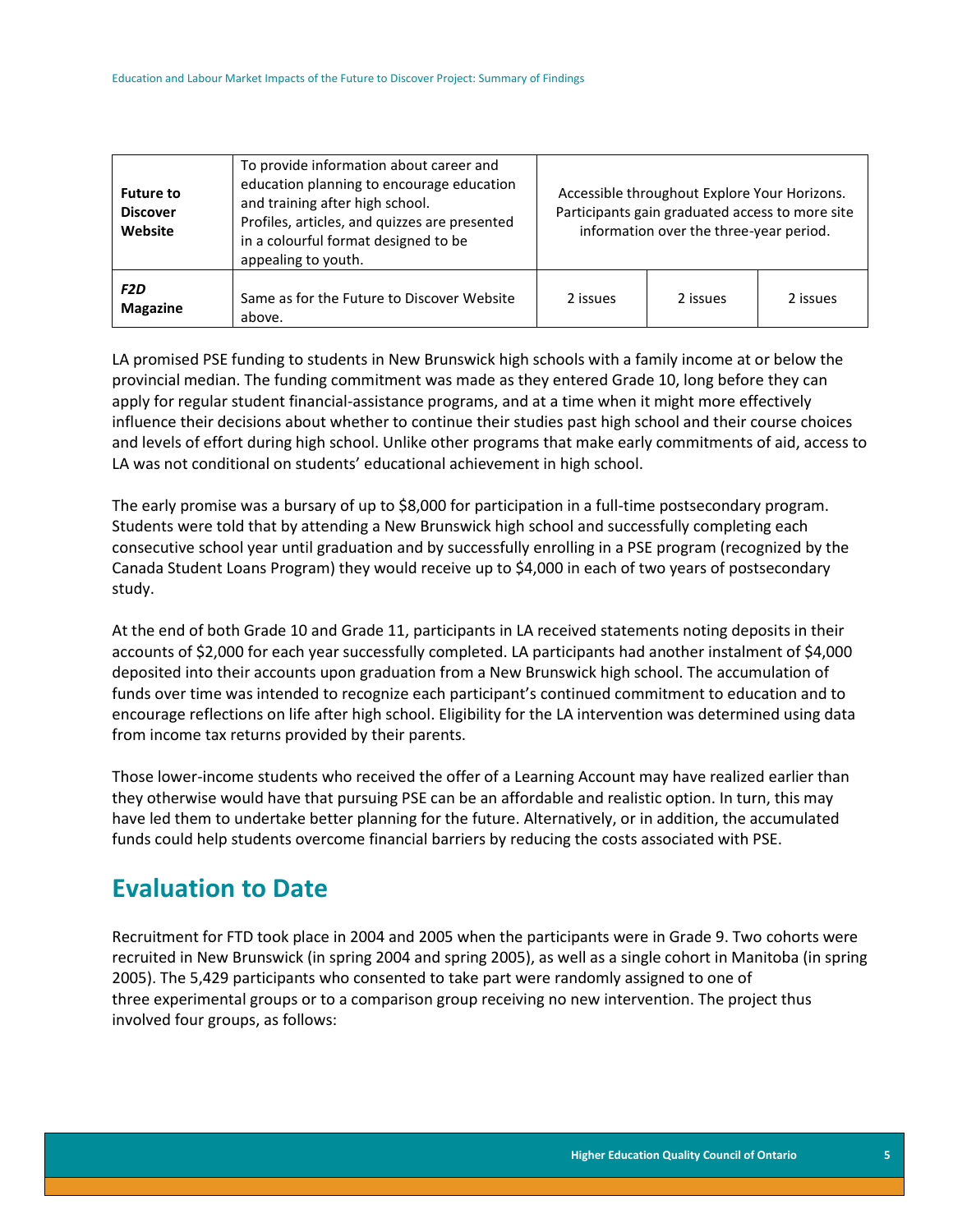- EYH participants who were offered access to the after-school guidance workshops
- LA participants who were promised funding for postsecondary studies
- Participants who were offered access to both EYH workshops and LA funding
- A comparison group of participants who were offered neither intervention

By randomly assigning students into groups whose outcomes would be compared over time, SRDC ensured each program group was initially (at "baseline" when recruited at the end of Grade 9) very similar to the control group. The influence of remaining chance differences observed in the baseline data were controlled for by a statistical procedure called a regression adjustment. As a result, differences in program- and comparison-group outcomes can be reliably attributed to the offer of the intervention and are thus termed impacts.

While the evaluation has been primarily concerned with how well the interventions improved PSE participation, earlier reports have considered a wide range of intermediate outcomes.

Information about the early implementation of EYH and LA, including design, school selection and baseline characteristics of project participants, can be found in the *Early Implementation Report* (SRDC, 2007). The analysis found that recruitment and random assignment for the project were successful. The demographic and socioeconomic characteristics of the students recruited for FTD were statistically identical across the four groups to be compared in the analysis.

SRDC has concluded from its implementation research that EYH and LA were successfully delivered. Both received a "fair test" in the sense that they were delivered as intended. However, participation in the interventions among those assigned to the program groups was nonetheless disappointing.

In Manitoba:

- 76% of those assigned to the program group attended at least one workshop
- 48% attended six or more workshops
- Attendance reached its peak at 66% of program group members

In New Brunswick:

- 84% of both anglophone and francophone program group members attended at least one workshop
- 60% and 61%, respectively, attended six or more workshops
- Attendance reached its peak at 73% and 71% of program group members, respectively

Most assigned to the program group attended at least one EYH workshop and many attended multiple workshops. Attendance declined over time, typically reaching its lowest level in Grade 11, when the Lasting Gifts component, offered jointly to participants and parents/guardians or a significant adult, was offered during evening sessions.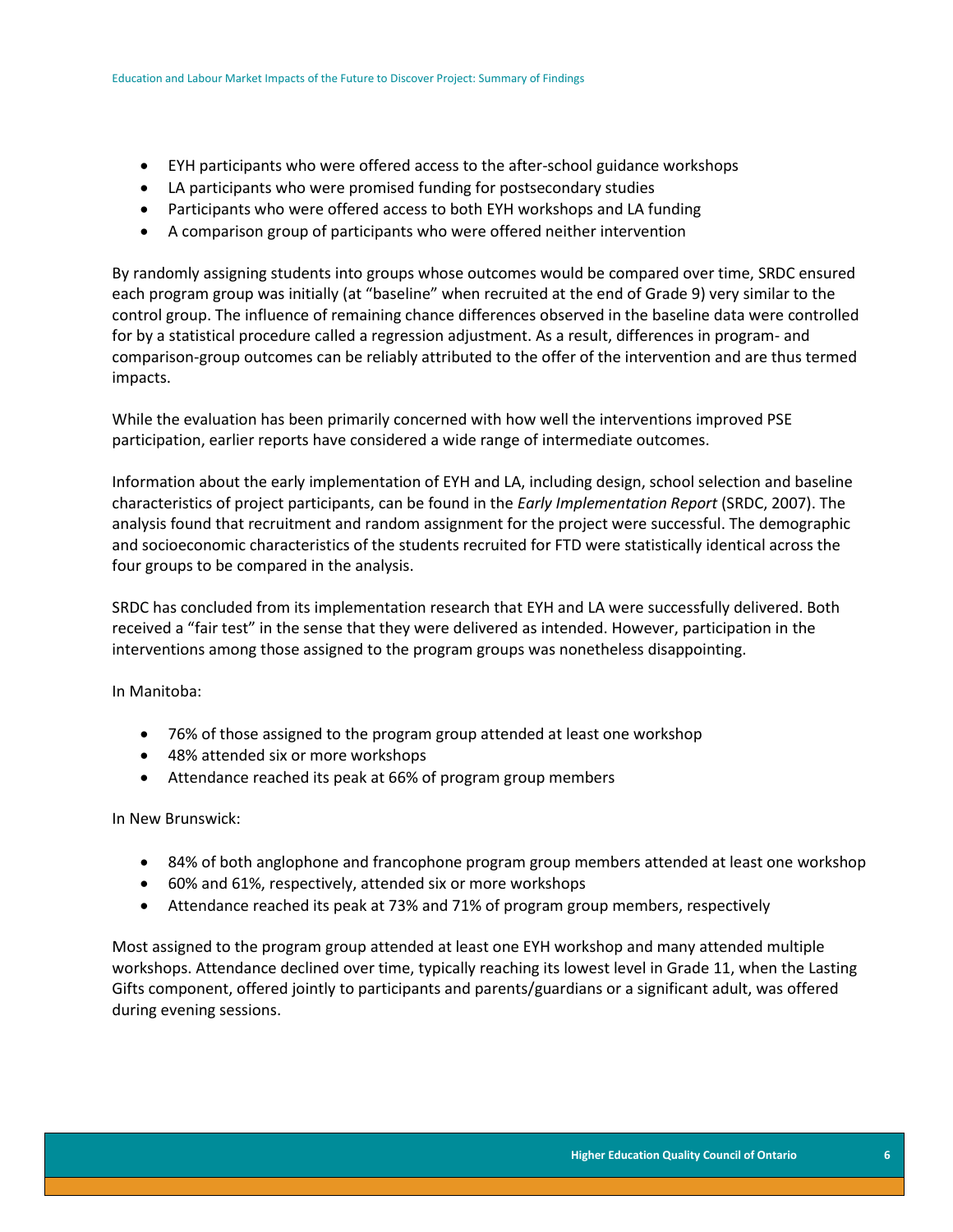Given the design of EYH as an after-school intervention, it is unlikely that more could have been done to increase participation. Many students have other commitments after the school day is over. When asked in the Grade 12 survey why they had not attended EYH sessions more often, the reasons given reflected the fact that sessions were held outside of school time:

- 27% of respondents cited scheduling conflicts with work
- 14% cited conflicts with sports
- 13% indicated more generally that the timing of the sessions was not good

Arguably, if the content of the EYH sessions had been delivered during mandatory class time, more members of the program group would have been exposed to key messages and the impacts of EYH would have been higher than those found by the project.

LA had a high sign-up rate: By the end of Grade 10, 93% of participants had signed their participant declaration (which made clear the program requirements) and were meeting the high school attendance requirements necessary to receive their first \$2,000 instalment. Following their notification of assignment and declaration, each student subsequently received annual statements informing them of the amount accumulated in their Learning Account. Otherwise, the amount of contact between LA participants and the FTD office was limited. Perhaps as a result, the existence of the account was not top of mind for many program-group members by Grade 12. When FTD participants responded to the Grade 12 survey, LA program-group members reported low awareness of actually having a Learning Account. Awareness was lower for the anglophone sector (38.6%) than for the francophone sector (58.4%). Among those LA participants who reported that they had a Learning Account, the total amount of \$8,000 was recalled by the majority both of francophone (83.8%) and anglophone participants (77.3%). Calls from the FTD office reminding LA holders of their status, which took place after the survey was completed, may have altered account holders' levels of awareness of their accounts in advance of commencing postsecondary education.

### **Earlier Reported Impacts**

Ford et al. (2012) reported impacts observed 5  $\frac{1}{2}$  years after the participants were randomly assigned at the end of Grade 9, when participants were about halfway through their third postsecondary year (assuming conventional progression through education, without gap years). For each subsequent postsecondary year (four through seven), SRDC has updated results for New Brunswick students (see, for example, Ford, Hui, & Kwakye, 2018).

These reports all found that both EYH and LA increased demand for education. Depending on the subgroup and provincial/population setting, the programs increased high school graduation or postsecondary enrolment or both. These results were seen for many subgroups with lower access rates such as males and those from lower-income (LI) and first-generation families (FGF) where neither parent attended PSE, making the programs of interest to policy makers seeking increased access for these groups.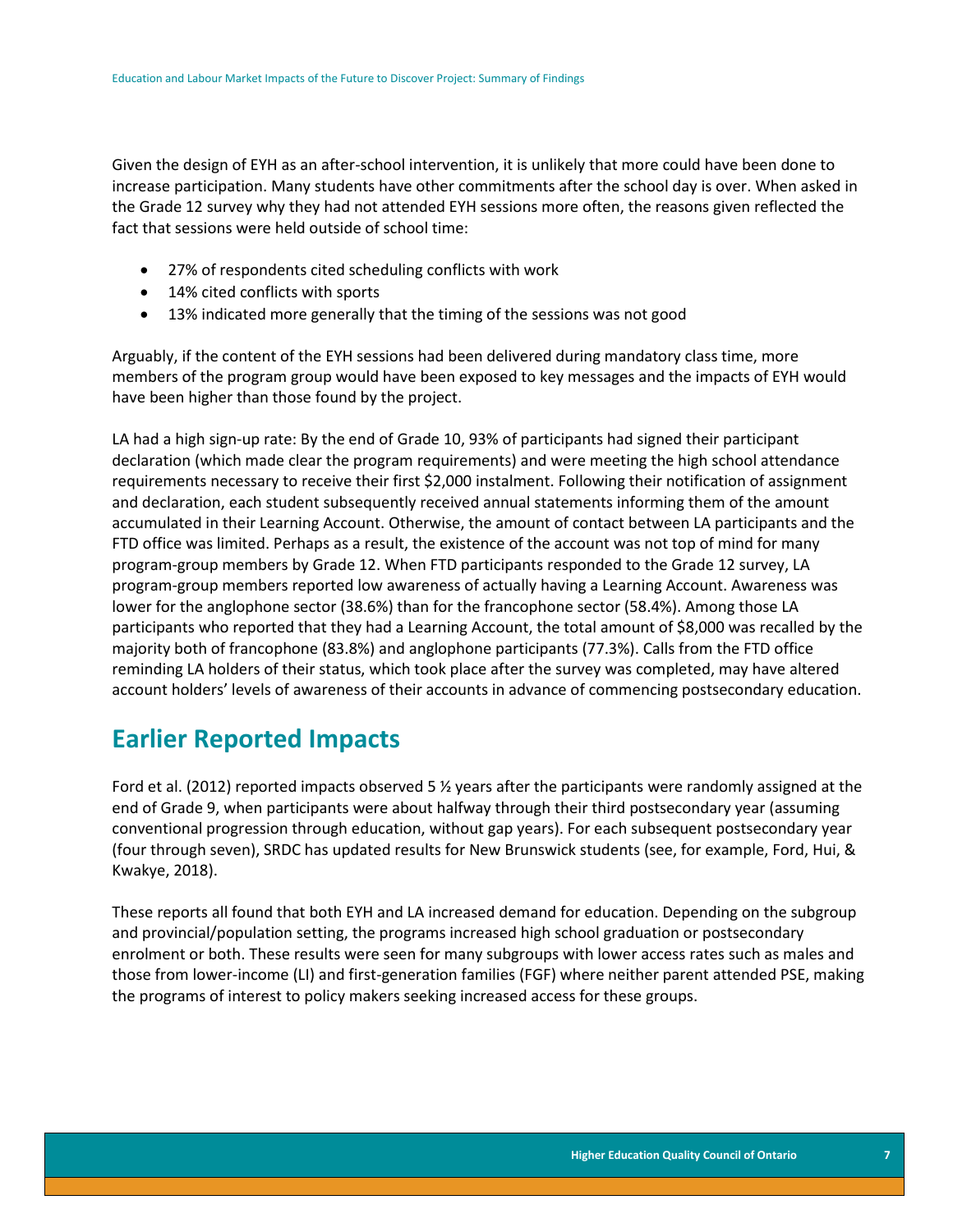A group with traditionally low rates of PSE participation of particular interest to the project was dubbed "LILE" (for lower-income, lower-educated families where parent(s) reported below-median income and no credential from two or more years of PSE). All three permutations of the intervention increased combined university and college enrolment by 10 to 11 percentage points for the New Brunswick LILE group relative to the equivalent control group, a result driven largely by the impacts on francophone student enrolments. However, the 9.4 percentage point impact for EYH in Manitoba was not statistically significant.

The 2012 report included a cost-benefit analysis that concluded LA was very cost effective due to a relatively low administrative cost and the targeting of lower-income students. It generated a benefit of \$2 to \$3.40 for each dollar spent by government. Although LA and EYH cost governments roughly the same to operate, LA used fewer resources since most of its expenditures were transfers from the government to the participants and some of these would have been made in any case in the form of student financial aid (loans that LA offset). Combining EYH with LA did not increase the net social benefit. However, the combined EYH+LA program was still economically viable. It generated a benefit of \$1.51–\$1.75 for each dollar it cost the government.

The earlier reports concluded that both interventions had considerable potential to positively affect high school students' educational trajectories, while each intervention potentially attracted them to different types of PSE. The authors also urged caution in interpreting the findings for different populations and policy environments, given the differences between provinces and linguistic sectors in the findings.

### **Longer-term Impacts on Education**

FTD's interventions were intended to transform the lives of high school students by allowing new groups to experience PSE, setting them on a new trajectory and creating lasting change. Arguably, the differences seen in the earlier reported findings should build over time. This report considers the differences in education outcomes and economic circumstances 10 years after Grade 9. For both provinces, data is drawn from linked tax records that give almost complete coverage for all participants of annual income sources and some educational credits that can be considered measures of PSE outcomes. For New Brunswick, SRDC also has linked data from New Brunswick Community College, Collège communautaire du Nouveau-Brunswick (CCNB), New Brunswick College of Craft and Design and the Maritime Provinces Higher Education Commission. The latter includes information on participants' public university enrolment in any of the Maritime provinces.

The impacts on education outcomes are presented in bar charts featuring three or four groups. Since LA was only available to students whose parental income fell below the provincial median, all results for LA and EYH+LA are presented only for lower-income families, labelled "LI." EYH was offered to a cross-section of students from all income groups and these results are included labelled as "ALL." The bar charts feature impacts for FGF and LILE groups also (see "Key Definitions in Figures" below).

The impacts of EYH on postsecondary enrolment in New Brunswick are shown in Figure 1.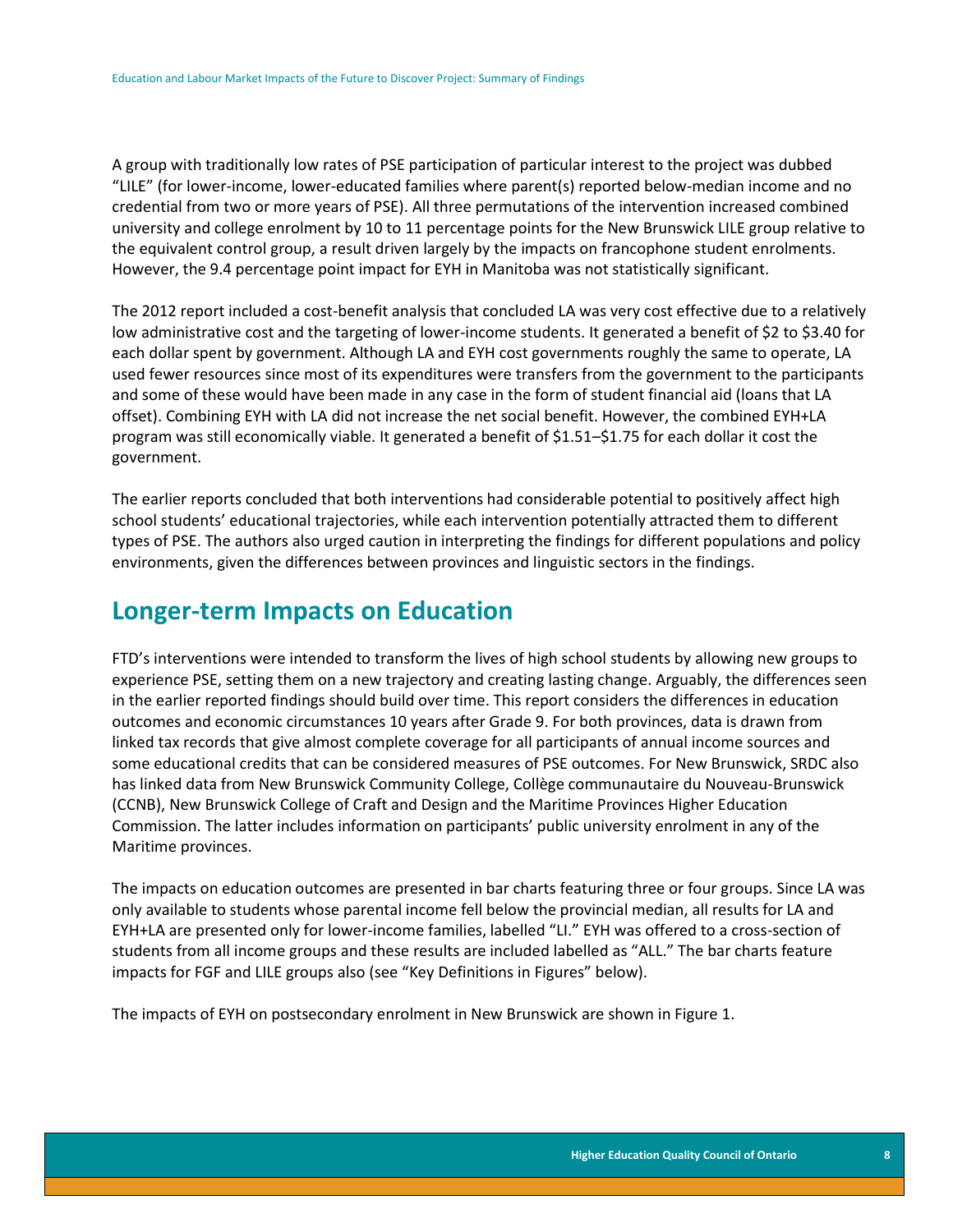

#### **Figure 1: Ten-year Impacts of EYH on University and College Participation (New Brunswick)**

For each of the four groups (from left to right: all students, students from LI families, from FGF and from LILE families) the postsecondary outcomes 10 years following random assignment are given in pairs. The program-group members' outcomes are shown in the first column of each pair and the control group in the second. The university enrolment rate is shown in blue and the college enrolment rate (without any university attendance) is shown in orange. Total PSE enrolment is thus represented by the combined column: nearly 62% for the control group representing all students in Figure 1. Since the program-group enrolment is almost 65%, the impact of offering EYH can be interpreted as the difference between the two columns, or 3 percentage points. The precise estimate is shown above the triangle on top of the control group column. This difference is statistically significant — we are confident at least nine times out of every 10 that we get this result and that it is not arising by chance. Solid bars signify statistical significance. Empty bars — as seen for the FGF group — are shown for results where we have insufficient confidence to rule out that the result occurred by chance.

Figure 1 indicates that EYH was successful in increasing PSE enrolment for LI students, especially those from LILE families, where the impact of offering the career education was 11 percentage points. Furthermore, variations in the blue bars suggest that for lower-income families, EYH primarily worked to increase university enrolment, which was about 9 percentage points higher. Given that only 18% of this group attend university without intervention, the rate of university enrolment is 50% higher for this subgroup when offered EYH.

The impact of EYH on the completion of PSE is considered in Figure 2.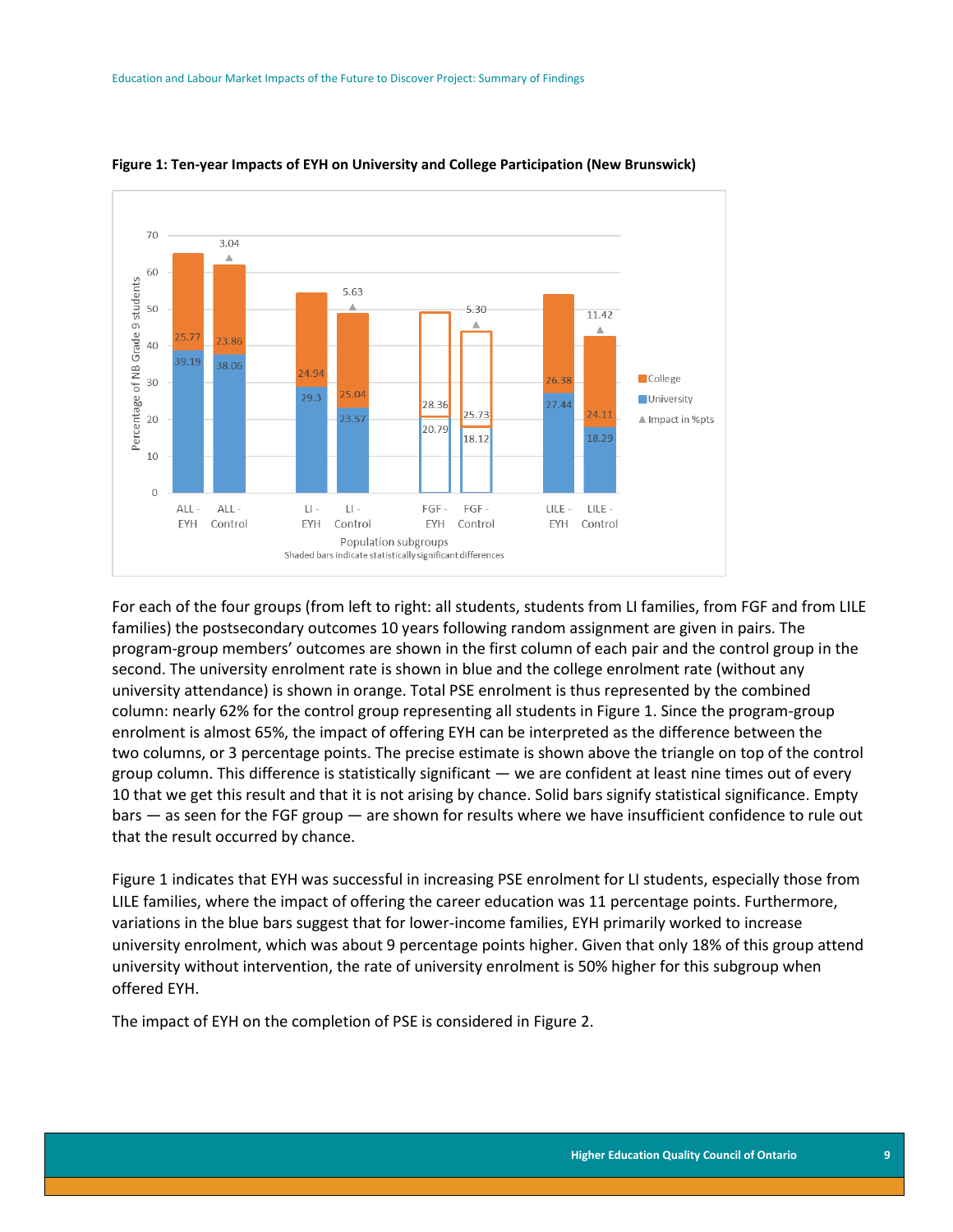

#### **Figure 2: Ten-year Impacts of EYH on University and College Graduation (New Brunswick)**

The columns denote the same groups as in Figure 1. For reference, the enrolment rates from Figure 1 are included as blue lines. Overall, the impacts are less encouraging. Only around two out of every three students enrolled in PSE gain a credential from their PSE studies and the impact of EYH on this outcome is minimal. Even for the LILE groups where offering EYH increased enrolment dramatically, the difference in credentials earned is not statistically significant.

Unfortunately, 10-year PSE enrolment or graduation data for Manitoba is not available. For reference, Figure 3 reproduces the impact of EYH for Manitoba students at the 5 ½ year point previously reported in Ford et al. (2012).

#### **Key Definitions in Figures**

**EYH** signifies the program group in which all members were offered a seat in EYH classes for three years. Not all of the program group subsequently attended EYH (meaning outcomes for many in the program group were unlikely to be affected by EYH). The outcomes across all those *offered* the intervention are included. This is to maintain comparability between membership of the program group and that of the control group, since outcomes across all of the latter group are also included.

**LA** signifies the program group in which all members were offered an \$8,000 Learning Account in Grade 9. Not all of the program group subsequently claimed the grant (meaning outcomes for many in the program group were unlikely to be affected by LA). The outcomes across all those *offered* the intervention are included. This is to maintain comparability between membership of the program group and that of the control group.

**EYH+LA** signifies the program group in which all members were offered both a seat in EYH classes for three years and an \$8,000 Learning Account in Grade 9.

**LI** (lower-income) signifies that the participant lived in a family whose income fell below a threshold set at the provincial median for a family of its size.

**LILE** (lower-income lower-education) signifies the participant lived in a LI family where neither parent had completed two or more years of PSE.

**FGF** (first-generation families) signifies the participant lived in a family where neither parent had ever attended PSE.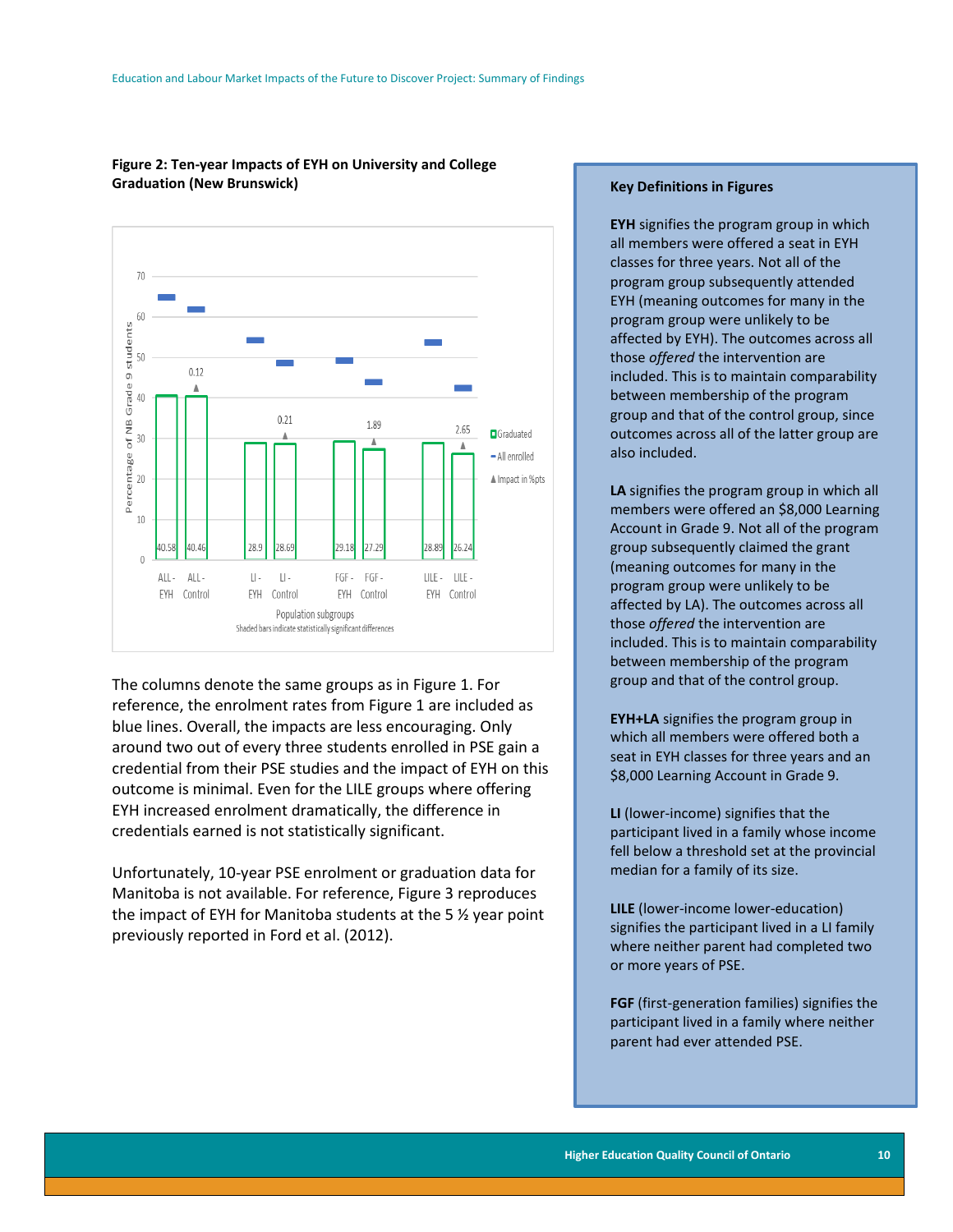

#### **Figure 3: Impacts of EYH on University and College Participation after 5 ½ Years (Manitoba)**

Unlike in New Brunswick, there were no significant impacts of offering EYH on PSE enrolment in Manitoba. There are several possible explanations for this. Among these, some of the most convincing include the introduction of new career-education programming to secondary schools in Manitoba at about the same time as the trial of EYH that may have meant control-group members received some of the same messaging in regular class time as (some) program-group members were receiving in EYH in both provinces. Plausibly, the rate of PSE enrolment was already higher in Manitoba after 5 ½ years than equivalent New Brunswick students achieved after 10 years, meaning there may have been fewer students on the margins of going to PSE in Manitoba for EYH to motivate. Finally, but perhaps most importantly, the experiment may have been "underpowered" in Manitoba to detect impacts on the scale EYH was likely to produce. When the project was designed (SRDC, 2007), target sample sizes were set to permit the detection of impacts of 9.1 percentage points or larger per education system.

Underpowering the trial of EYH in Manitoba would mean it had too few sample members to detect impacts below 9.1 percentage points. At just over 1,000 students, the Manitoba sample involved in these comparisons is about half the size of New Brunswick's because the New Brunswick sample includes two education systems — the separately-operated francophone and anglophone education sectors. Comparing the two provinces' results in Figures 1 and 3 suggests the magnitude of the overall impacts were similar across both provinces. Yet, significant impacts were found only in New Brunswick.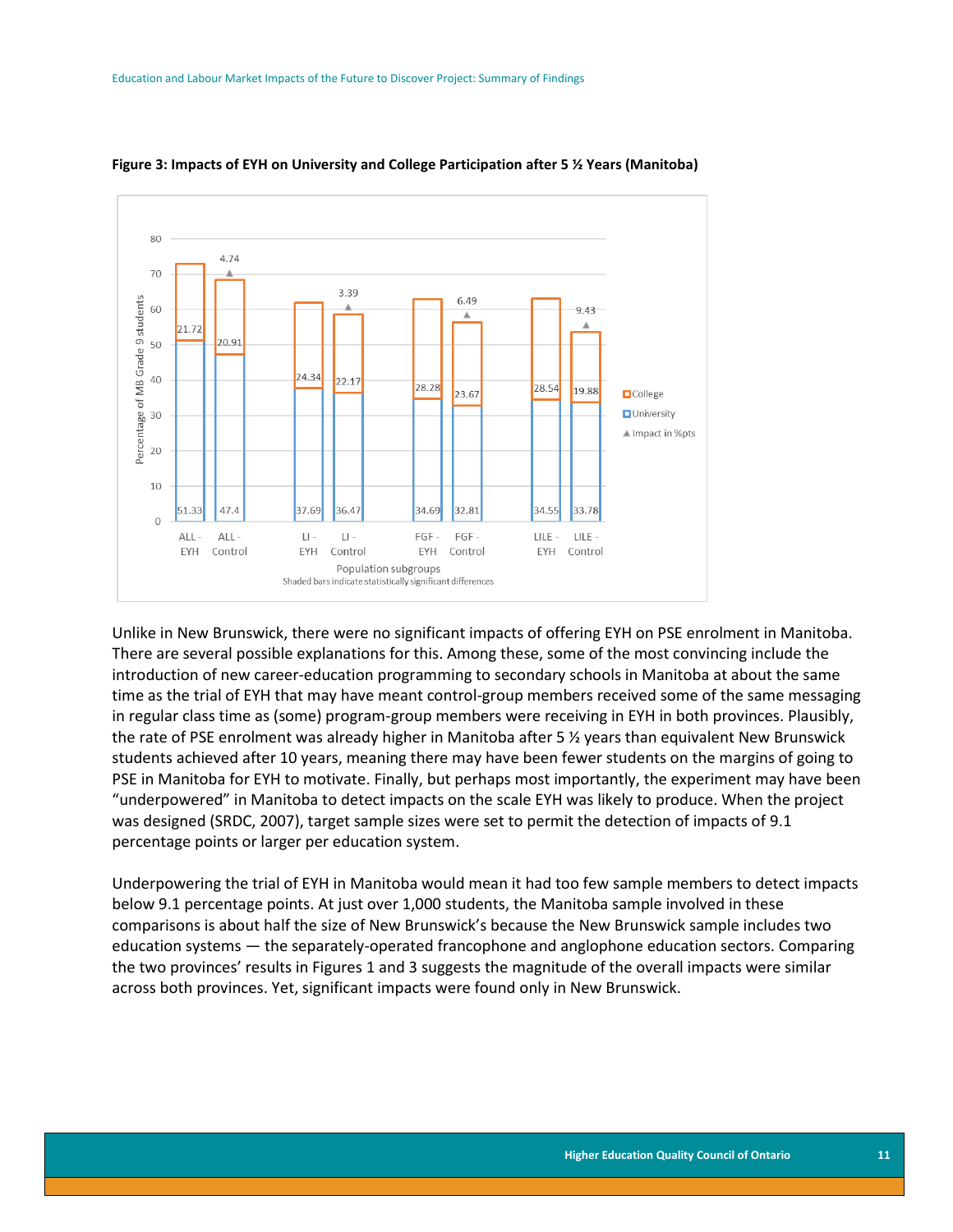PSE outcomes from other FTD interventions tested only in New Brunswick that included LA also generated positive impacts, as seen in Figures 4 through 7. Because accounts were offered only to lower-income families, results for "all" students are not available in these charts.



**Figure 4: Ten-year Impacts of LA on University and College Participation (New Brunswick)**

Ten years after the offer of LA in Grade 9, the impact of LA on PSE enrolment was statistically significant for all groups, ranging from 7 percentage points for all students from LI families to 15 percentage points for those from FGF (Figure 4). This latter result represents an increase of close to 40% in PSE participation for students from these families. In contrast to EYH, the increase was largely seen in college enrolment. Figure 5 shows that, again unlike EYH, LA significantly increased graduation from PSE and by a similar order of magnitude to its impact on enrolment. Unlike EYH, therefore, LA not only got more high school students to start PSE, it got them to complete it as well.

Although not shown, the impacts of LA on graduation rates were due to many more students earning community college credentials. LA had no statistically significant effect on university graduation rates. The pattern of results from offering New Brunswick students EYH+LA was, superficially at least, very similar to the impact of offering LA on its own. Figure 6 depicts impacts on PSE enrolment ranging from 6 to 11 percentage points.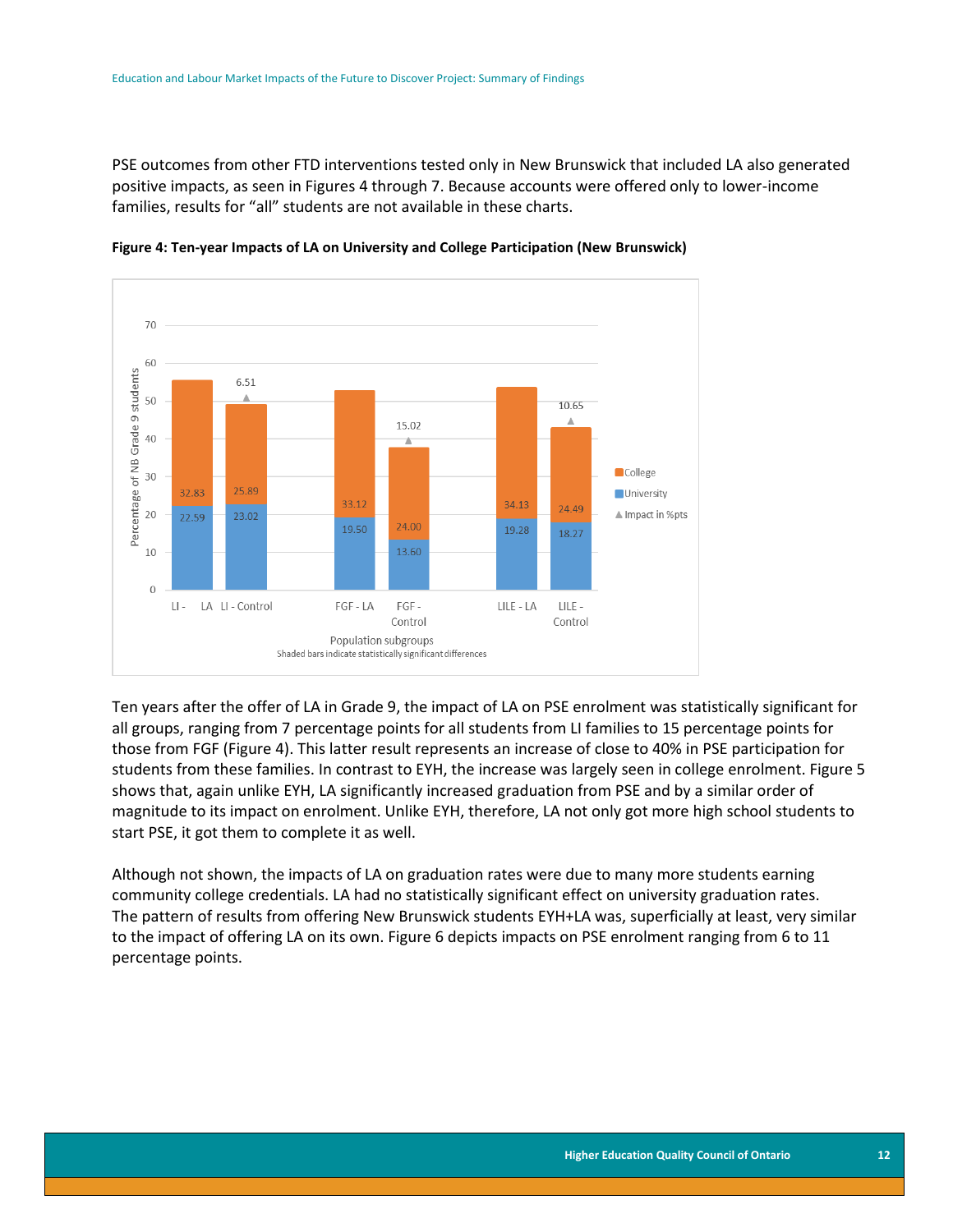

#### **Figure 5: Ten-year Impacts of LA on University and College Graduation (New Brunswick)**

However, careful comparison of Figures 4 and 6 reveals that the enrolment impact from EYH+LA is seen more on university enrolment than college enrolment. While this is similar to EYH, the impact of EYH+LA on FGF students is statistically significant and produces a large magnitude (63%) increase in the rate at which such students attend university.



**Figure 6: Ten-year Impacts of EYH+LA on University and College Participation (New Brunswick)**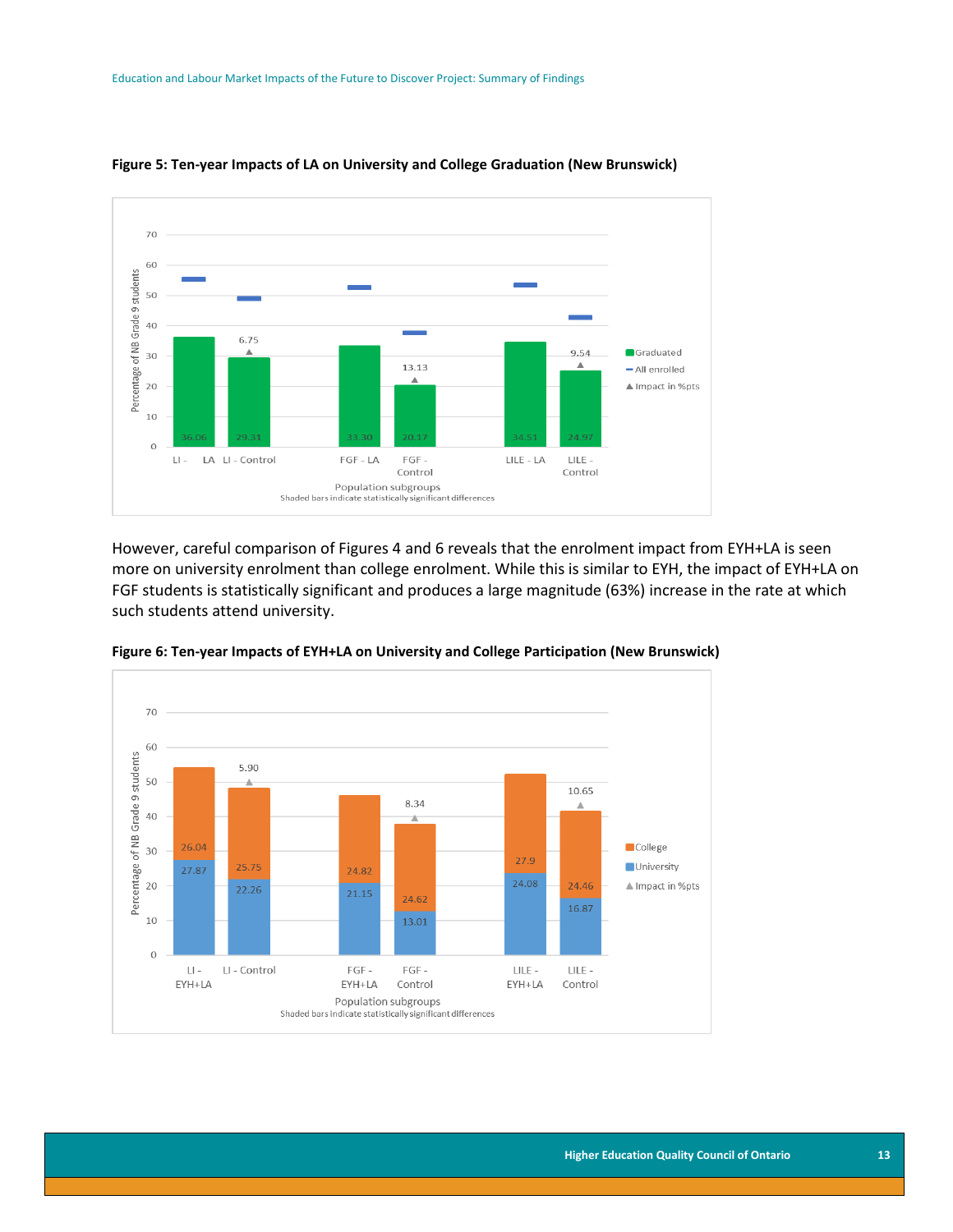Interestingly, the magnitude of the impact of EYH+LA on combined PSE enrolment is no greater than from offering EYH or LA separately. This may be because there is a limit to the size of the group of marginal students that such programs can reach. The program groups' PSE participation rate of 55% may thus represent an upper bound rate for what career education or early-promise grants can achieve, at least given the level of take-up by New Brunswick lower-income families. Motivating even more students to access PSE may require higher levels of participation in program activities or very different interventions that tackle different barriers (because the pool of non-PSE attendees who can be influenced to go by early-promise grants and enhanced career education has been exhausted). For example, early-promise grants and career education may not tackle barriers that are academic in nature. SRDC reports elsewhere on a similar 10-year trial of an academically focused program called Advancement Via Individual Determination, or AVID, in British Columbia (Ford & Hui, 2018b). What is clear from Figures 2, 4 and 6 is that different interventions motivate different PSE choices. For New Brunswick students, the additional career education from EYH motivated many more to try university, even when combined with LA. Conversely, without the career education, LA induced more community college enrolment but not university enrolment.

The graduation impacts of EYH+LA in Figure 7 indicate a similar pattern of results to LA alone, albeit somewhat reduced in magnitude (and not statistically significant when all lower-income families are considered as a group). In fact, EYH+LA produced statistically significant impacts on college graduation for all groups shown, yet no impacts on university graduation (not shown). This is surprising because enrolment impacts were concentrated in university. There was no impact on college enrolment overall yet graduation impacts were concentrated in college. There are two plausible explanations. EYH+LA either (a) increased the completion rate of students who would have gone to college anyway, or (b) induced two effects simultaneously such that some students who would have gone to college took up university instead (while not completing) and other students who would not have attended PSE at all went to college and attained a credential.

If explanation (a) is true, then in Figure 5, LA alone may have had a similar effect, improving college graduation among those who would have attended anyway but not completed. Although LA increased college enrolment and graduation by roughly the same amounts, the impacts on behaviour may have been spread across a larger group of students than just those new to PSE. Explanation (b) is more consistent with the pattern of impacts seen for EYH alone and the notion that it is marginal students newly attending PSE due to LA who account for the increase in college graduation.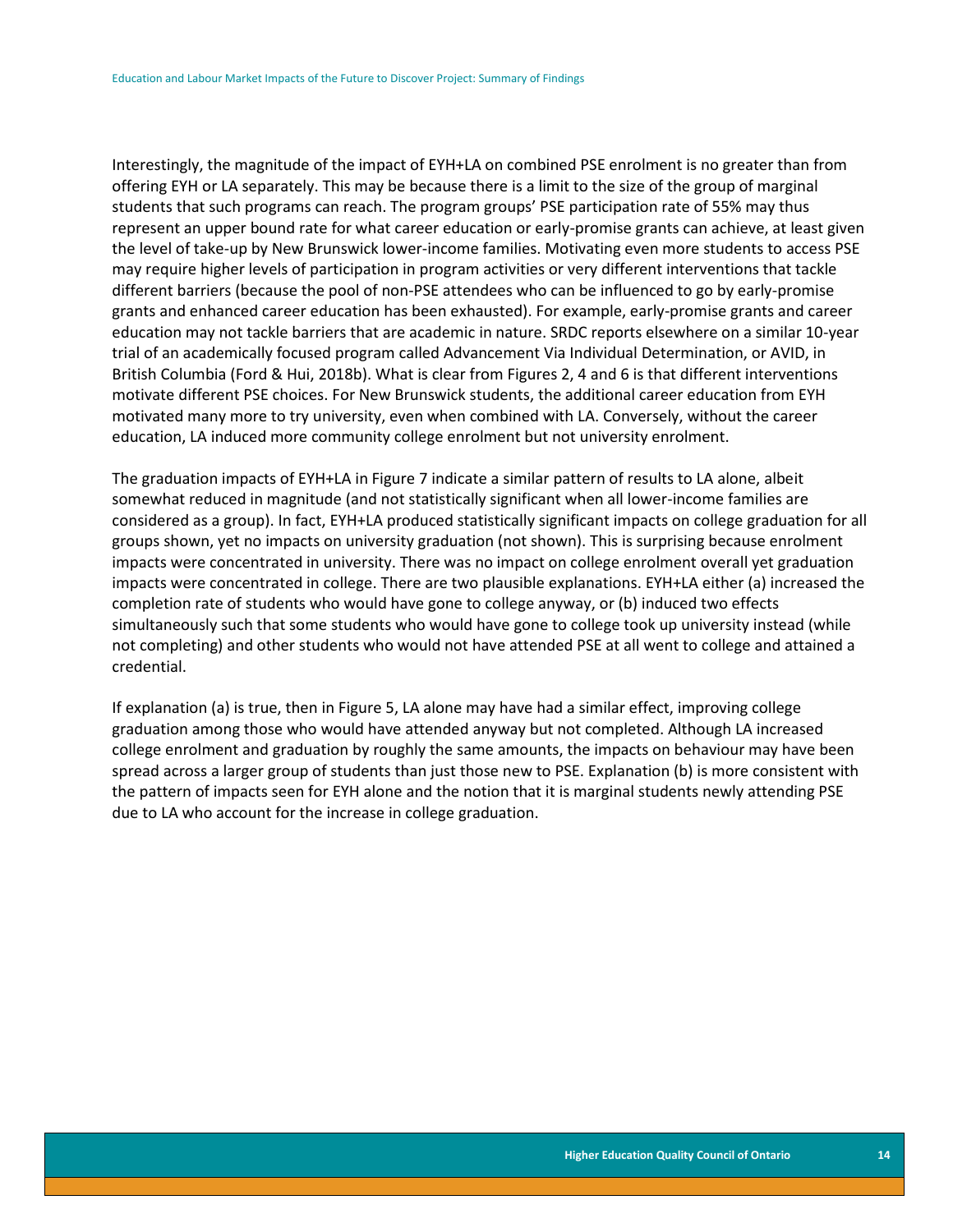

**Figure 7: Ten-year Impacts of EYH+LA on University and College Graduation (New Brunswick)**

To summarize the education results in New Brunswick:

- FTD interventions either of enhanced career education in EYH or an early-promise grant in LA, or both — increased PSE participation by encouraging high school students who would not otherwise have enrolled in PSE to do so.
- LA encouraged community college enrolment and completion whereas EYH encouraged university enrolment but produced no evidence of impact on university graduation by the 10-year mark (equivalent to the seventh possible postsecondary year for most participants).
- The effect of combining the interventions reflected the dominant patterns seen when they were offered alone. EYH+LA increased university enrolment and college graduation.

With any of the three permutations, lower-income New Brunswick students were spending considerably longer in PSE than they would have otherwise. Furthermore, it was also apparent that FTD produced no conclusive long-term positive impact on PSE participation for Manitoba students, where program group members were only offered the EYH intervention and tracked for less time.

The education findings are cumulative. Although the data records PSE over 10 years, most of the education impacts were already evident after seven or eight years. This raises an obvious question: "What happened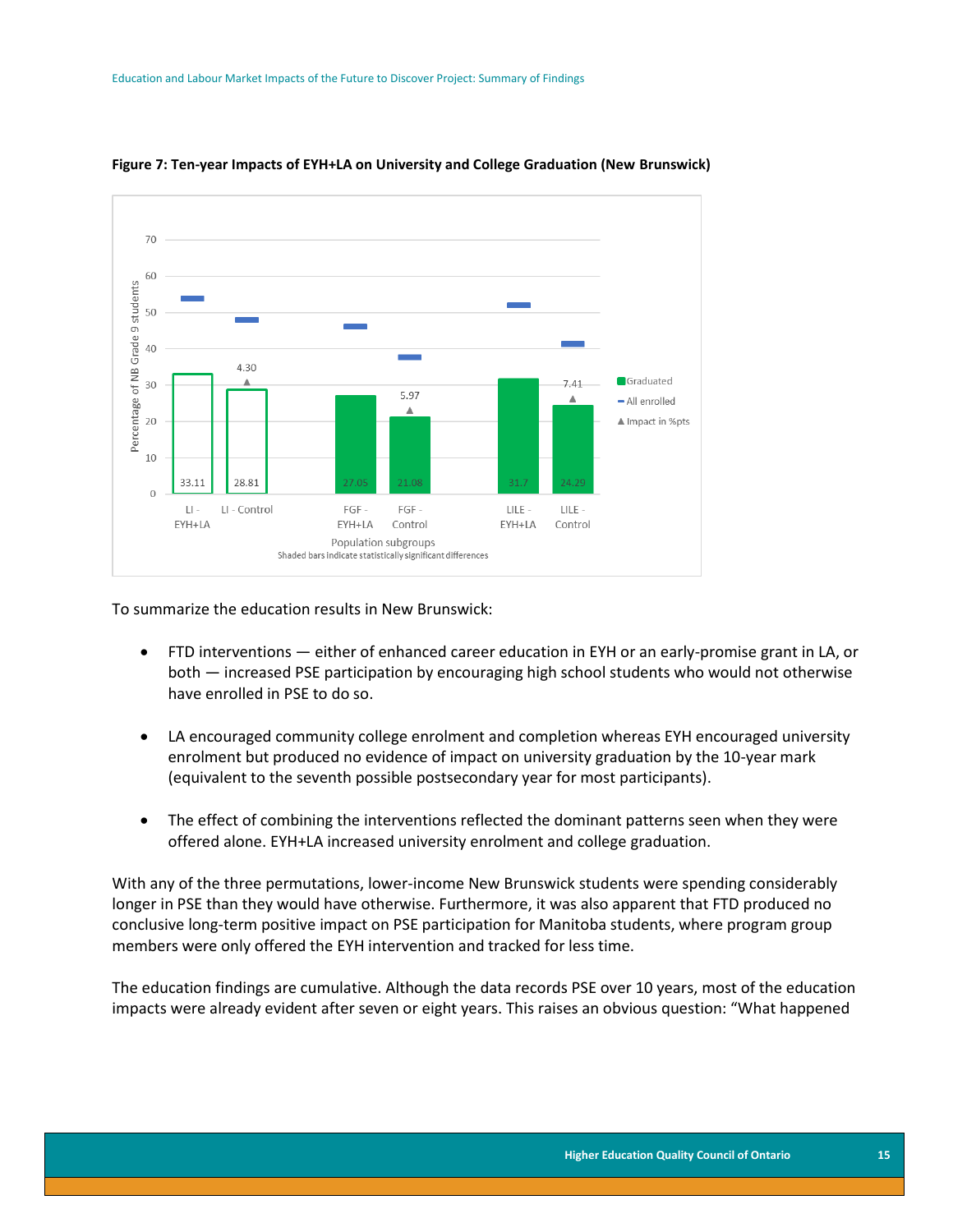next to these students?" Was offering high school students PSE access interventions of any consequence for the rest of their lives? Did changing their education decisions change their economic trajectories? The final stage of SRDC's evaluation thus examines employment and earnings outcomes.

### **Impacts on Employment and Earnings**

For many economists, assessing the impact of educational interventions on the economic outcomes of young people — often dubbed the *returns to education* — represents the Holy Grail of education policy research. Many policy and program funding decisions (not to mention individual life choices) are made on the assumption that substantial returns exist. Yet, it is almost impossible to estimate returns accurately. There are two major reasons why. First, the lifetime of income earned by a consumer of education in the past cannot be observed (and is very hard to forecast with confidence) within a timeframe that retains any relevance to planning or decisions related to a contemporary education experience. And second, even if the returns could be estimated with confidence, attributing changes in income to the education itself is challenging. Many other competing explanations — such as the individual's existing characteristics, circumstances or other interventions (such as raises in the minimum wage, for example) — arise to explain gains in income. Longitudinal experimental studies like FTD provide rare opportunities to overcome these constraints and get closer to the Holy Grail, even though any estimate they produce will carry several caveats.

An experimental design whereby education is "randomly assigned" to participants aids attribution greatly. This is because existing characteristics, circumstances and other interventions affecting education outcomes are controlled for: The control-group members on average receive the same mix as the program group, with the sole exception of the intervention of interest (in this case, education). The difference in outcomes between program and control groups in a well-run experiment would thus provide an unbiased estimate of the impact of additional education. Experiments where an intervention works largely to increase consumption of education can provide estimates of the returns to education for the marginal student. This applies to the extent that economic outcomes can be attributed to the additional education the intervention induces, rather than economic outcomes being a direct outcome of the intervention.

This leads to one of the two important caveats in experimental estimates. Education itself is hard to randomly assign. Results in the previous section have shown that many control group members attend PSE without FTD. All FTD has done is assign interventions that increase the proportion attending (and completing) PSE. Later in this section we consider ways to attribute the economic impact of this *additional*  PSE to the people who most plausibly might have benefited from it. But this yields the second related caveat, which is that the intervention itself cannot be ignored. The program groups received an access intervention as well as the additional education it induced. While the designers of FTD were tasked to develop career education and grant programs that would increase PSE access, the effect of the interventions may not have stopped at increasing PSE enrolment. Both types of program may have changed the choices of program of group members who would have gone to PSE anyway.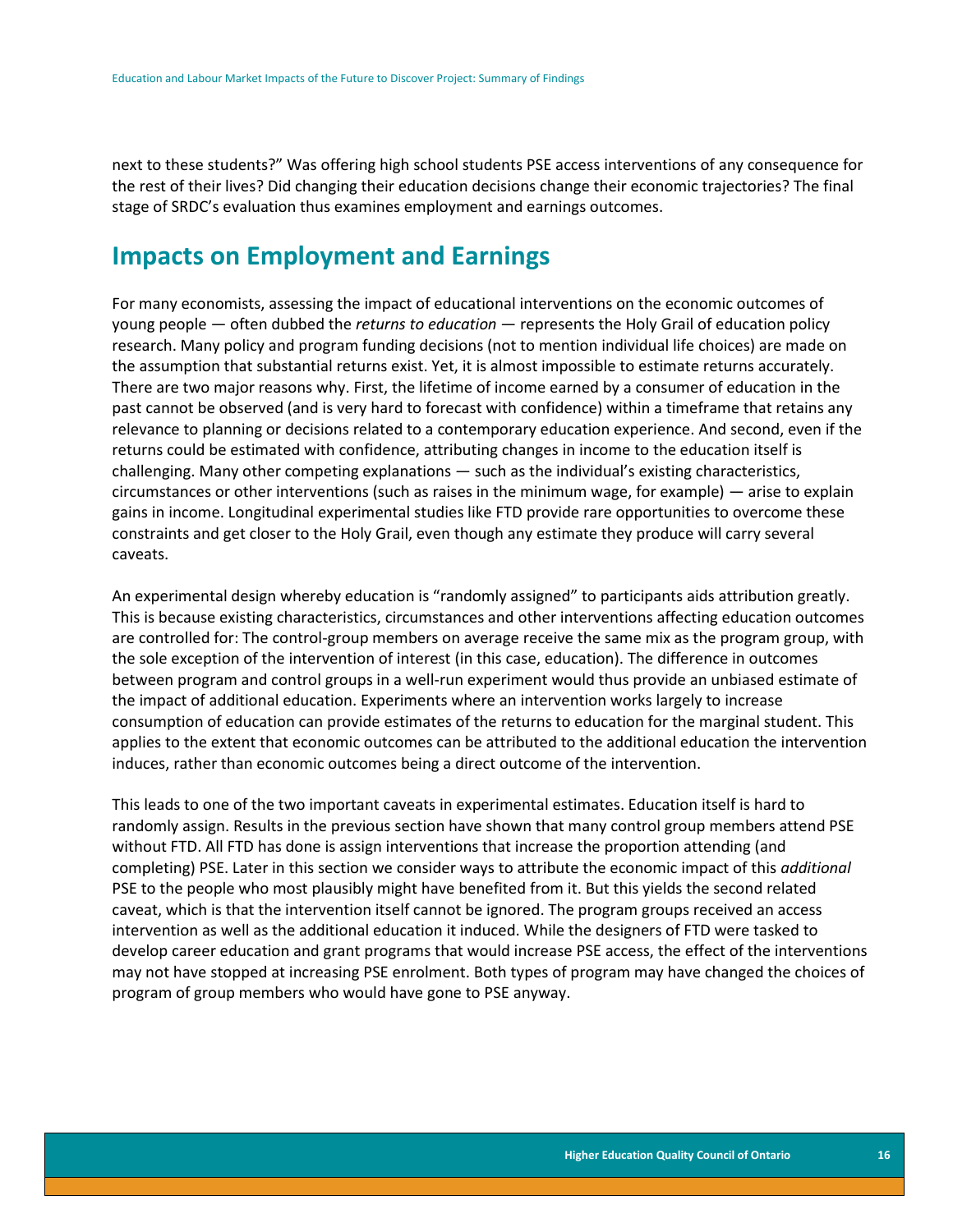There is already some evidence that FTD interventions induced differences in program-group members' choices of types of PSE relative to their counterparts in the control group. Ford, Hui, and Kwakye (2018) report that LA altered some students' financial decisions around whether and how much to borrow to fund PSE. Thus, some of the changes in economic fortunes may result from changes induced by the tested programs directly rather than from the education per se. While this must be kept in mind when reviewing the estimates below, it is also (arguably) worth recalling how modest the interventions were in scale relative to the likely consequences of pursuing or not pursuing PSE. For example, the average exposure to EYH was 16 hours of additional classroom time — considerably less than the likely additional time someone who was not going to PSE commits to learning when EYH makes them decide to do so. While the additional effects of both the intervention and the additional education are inextricably bound together, it is quite likely that the lifetime effect of the additional induced education outweighs any additional benefit coming by other means out of the intervention.

Of course, experiments like FTD do not solve the problem of estimating lifetime earnings gains. FTD has tracked participants for 10 years starting when they were in Grade 9, with linkage to their tax records from Grade 12 onward. The current comparison of recorded incomes thus relates to the years 2007 to 2014 for PSE that was experienced (typically) in the first two to six years of this period. The experience of PSE is thus relatively contemporary, but the study has only seven years of income data to compare between program and control groups. While more years may plausibly be added later, each extra year of waiting for more data reduces the contemporary relevance of the education experience a little relative to interventions available to decision makers today. Keeping the PSE intervention experience contemporary has the downside of providing only a small window of post-PSE income comparisons between the groups. Inevitably, the analysis here requires any forecasting to be based on a very short post-PSE trend or trajectory.

Of course, there are many different types of income to consider in tax records including social assistance, employment insurance benefits, self-employment and other income over various time periods (and these are included in the technical report). We concentrate here on generating conservative lifetime projections on the basis of two observed outcomes: earnings over the full postsecondary period (to acknowledge any "opportunity cost" from participating in more education due to lower employment while studying) and earnings in the last two years observed, when participants were roughly 23–24 years of age as these are the best years available in the data to observe any increase in earnings due to additional education experienced in the five years following high school. The analysis that follows involves a comparison of earnings over these periods for those offered each intervention versus the control group, starting with EYH.

### **Employment and Earnings Impacts Due to Explore Your Horizons**

To avoid repetition, we explain the presentation of economic impacts for participants offered EYH in New Brunswick in some detail. Then we summarize results obtained using the same methods for Manitoba and for LA interventions in New Brunswick.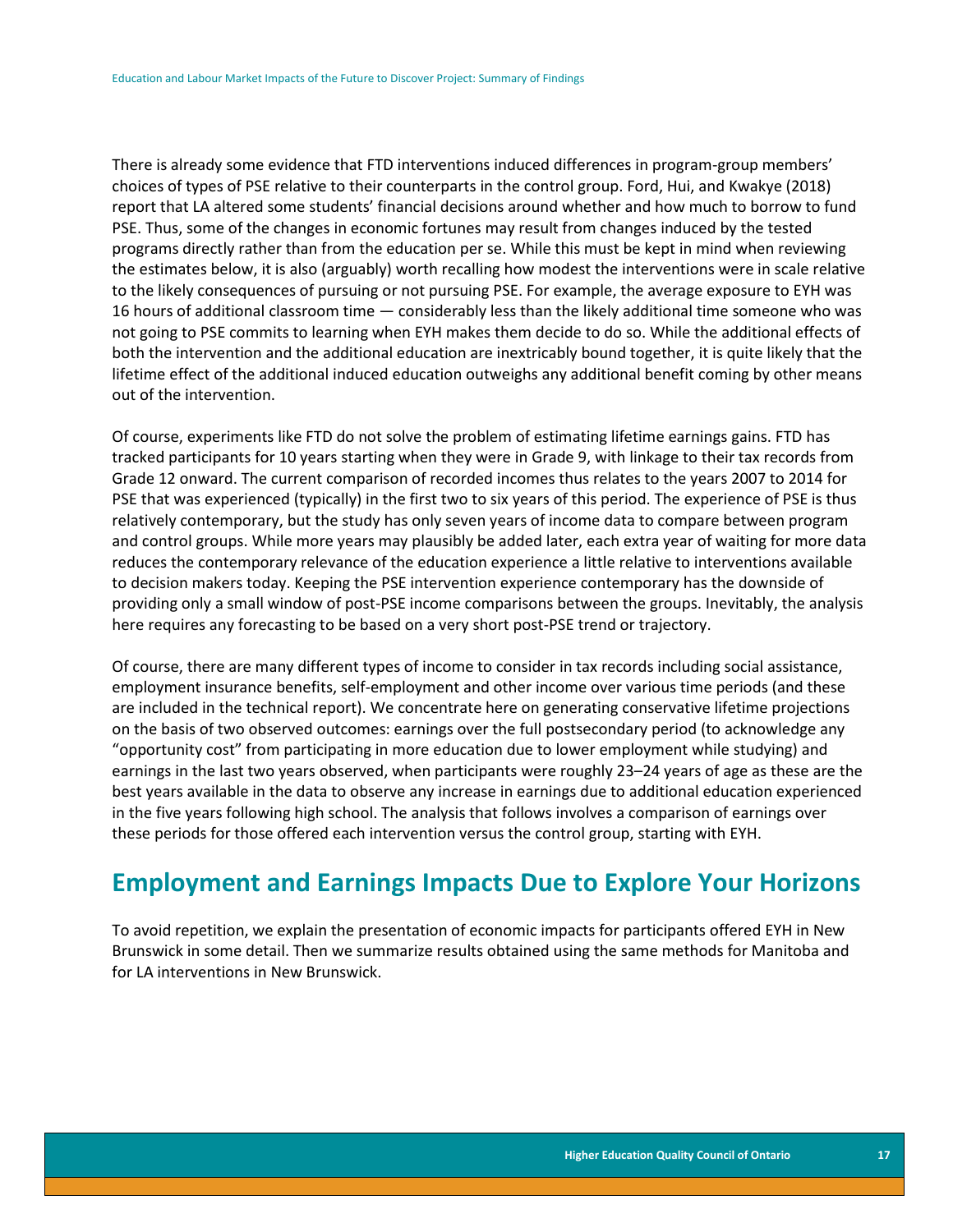Overall, the employment impacts due to EYH were quite modest. The same proportion — 99% — of program-group members and control-group members reported earnings from employment at some point over the seven years after leaving high school. Although, as Figure 8 shows, the proportions reporting earnings each year varied from 83% to 91%, the offer of EYH made no statistically significant difference (even in the earlier years when most of any additional PSE studies would have been occurring). The impact of EYH by year rarely ventures more than 2 percentage points away from zero impact on employment.





The linked tax-records data provides annual snapshots and does not reveal hourly, weekly or monthly work effort, which EYH might have influenced. A more complete interpretation of the impact on employment thus comes from year-to-year changes in earnings, displayed in Figure 9.

Nearly everyone may have worked in every postsecondary year but the amounts being earned grew steadily with each successive year after the completion of high school. Average amounts grew nearly fivefold from roughly \$5,000 in the year immediately following high school to \$23,800 (for the control group) and \$25,200 (for the group offered EYH) six years later, with the amounts statistically significantly different only in Years 1 and 9.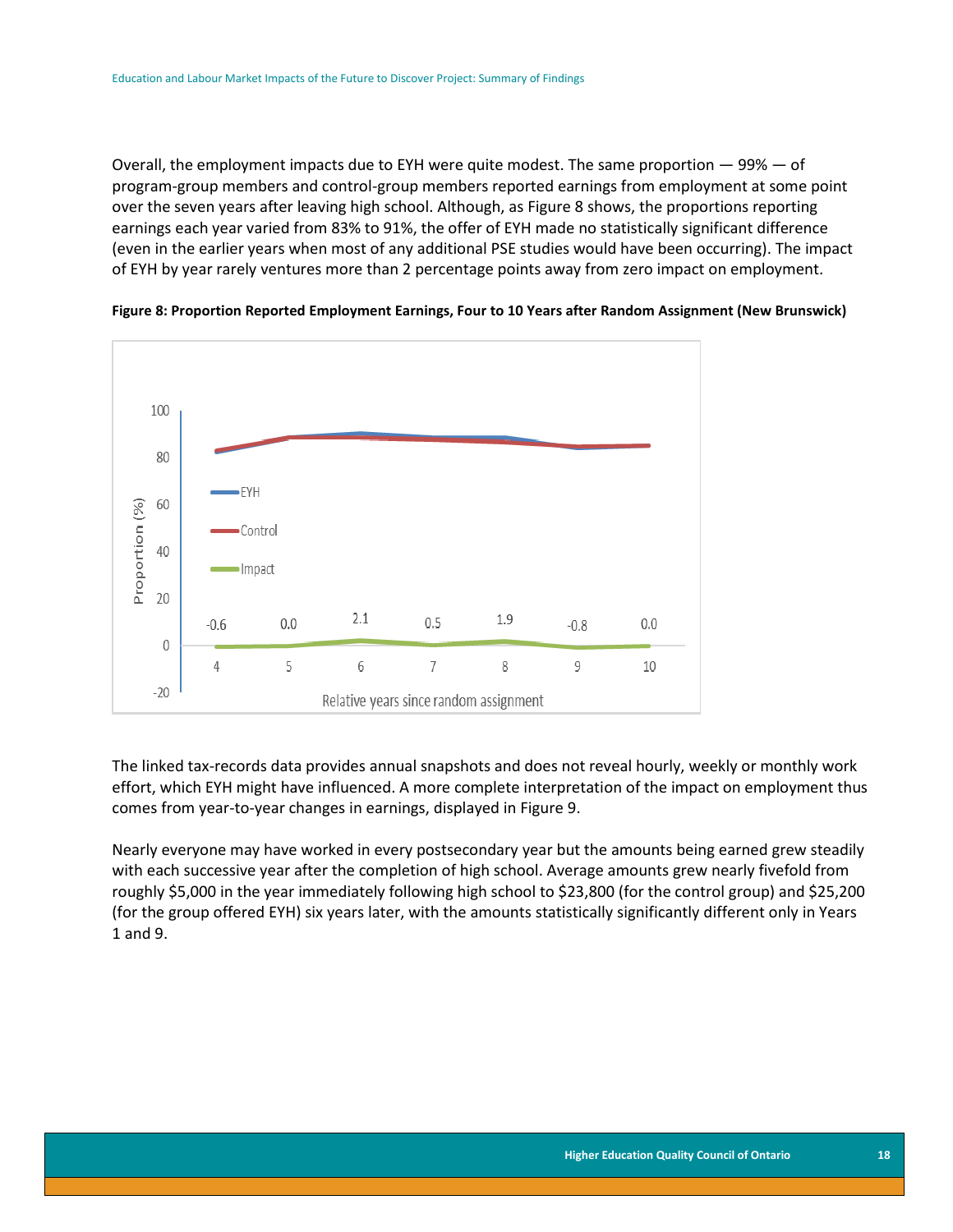

**Figure 9: Employment Earnings, Four to 10 Years after Random Assignment (New Brunswick)**

There are three important takeaways from Figures 8 and 9. The first is that there is very little obvious sign of a major additional opportunity cost to education. Young people in New Brunswick on average earn very little straight out of high school but there is virtually no difference between the EYH group, which was 3 percentage points more likely to engage in PSE, and the control group. The second is that an earnings differential that could be attributed to this additional PSE only becomes apparent around Year 8, becoming statistically significant in Year 9. The third is that these later earnings differences arise with virtually identical proportions reporting earnings as employees in Figure 8, so they are unlikely due to differential unemployment. Results (not shown) for self-employment, EI benefit receipt and social assistance bear this out: EYH did not statistically or substantively change labour market behaviour. It changed, albeit modestly, the financial returns from that behaviour.

To draw conclusions from the data in Figures 8 and 9 about lifetime income gains from additional education attributable to the EYH intervention, we need to make some assumptions. The main assumption is that the impact on earnings seen in the final two years observed (Years 9 and 10) is indicative of a difference in earnings that will persist through the remainder of FTD participants' working lives. This assumption is conservative in the sense that traditional human capital theories would expect the differential between those who receive education and those who don't to grow over time rather than remain constant.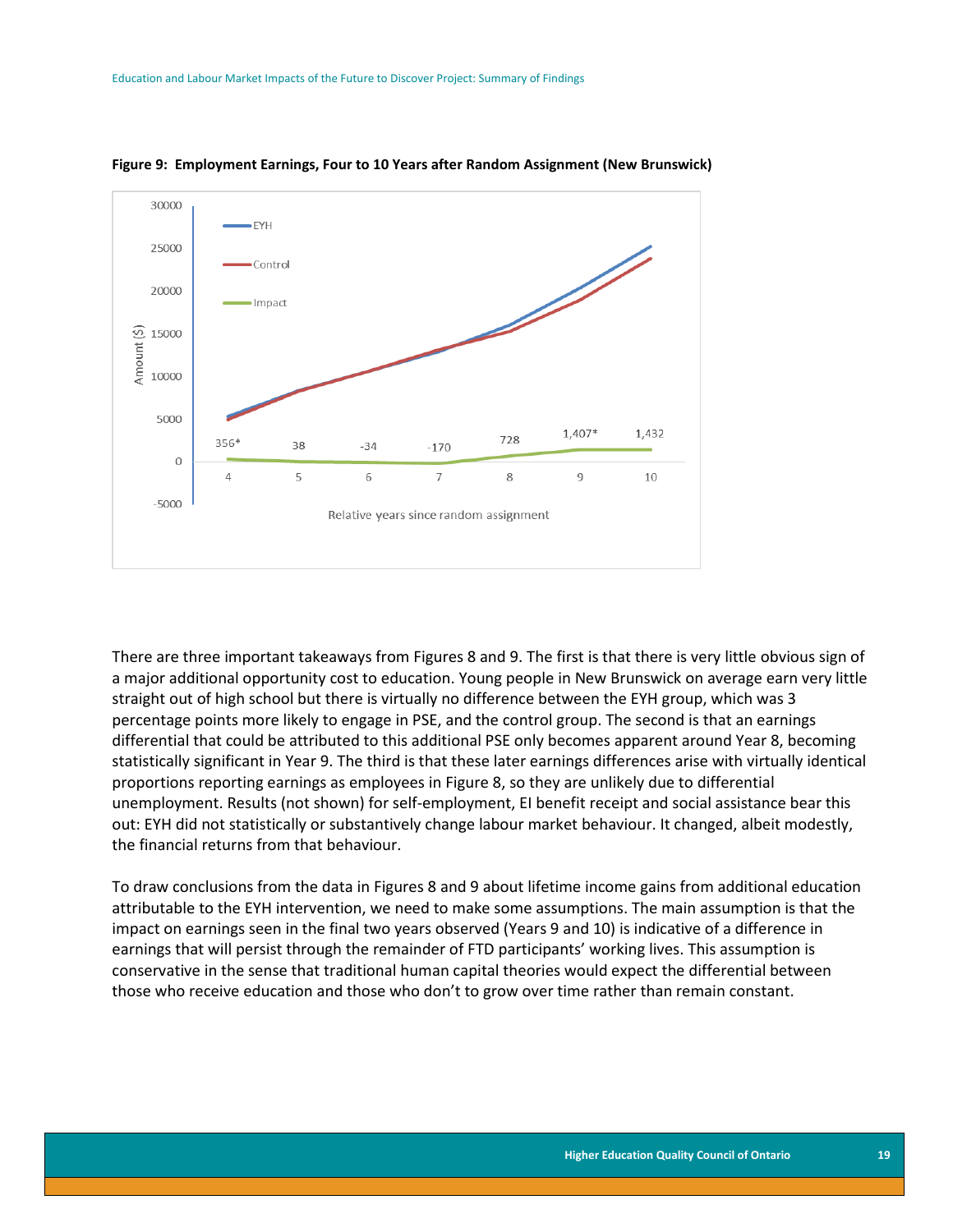Other more minor assumptions include:

- We assume no later program impact on education behaviour that might change the earnings differential after the 10-year period observed.
- We assume a discount rate on the future value of earnings. We use a 5% annual discount rate in conformity with many other studies. This is relatively high compared to contemporary interest and inflation rates but lower than the last Treasury Board recommendations for cost-benefit analysis (published in 2007). The analysis is therefore fairly conservative in attributing a dollar value over the longer term to the programs' impacts on education. We discount to the start of the study (2004–05) and, to simplify interpretation, convert all dollar values to 2018 dollars using the Bank of Canada inflation calculator and then apply the discount rate to any projected future costs and benefits. We use the term "net present value" to describe the result (i.e., the current value of an investment such as education plus the current value of its future returns, minus the initial cost of the investment and the present value of any future costs).
- We assume no income or differentials before age 18 or after age 54.
- We assume that the impacts on education and earnings derived from the experiment are the best available estimates for use in the projections. Even when the program-control differences presented in earlier figures were insufficiently precise to be found statistically significant, they remain the best available estimates of the impact of the program under test.

Table 2 presents the EYH earnings impacts and projections in stylized form to aid interpretation. The outcome column reprises the impact estimates from the first pair of columns in Figure 1. These results imply that 65% of the program group followed the stylized PSE attendee pathway, compared to 62% of the control group. Over the five-year, post-high-school PSE period, each program-group member earns an (unadjusted) average of \$53,280 compared to \$52,360 for each control-group member: a differential of \$919 that is (unexpectedly) positive. In the final two observed years, when the participants are aged (roughly) 23 and 24, the earnings differential grows to \$2,839. The simple projection shown in Table 2 is that this differential persists for 30 more years and since this period is 15 times longer than the two observed years, the earnings differential grows 15 times greater (\$42,579). Converting these estimates to present value, 2018 dollars yields a projected (yet-to-be-observed) impact of \$14,435 per participant between the ages of 25–54. The observed differential of \$754 for ages 18–22 and \$1,925 for ages 23–24 can be added to this earnings differential. This yields an effect with net present value of \$17,115 per EYH program-group member in 2018 dollars.

Thus we estimate, very conservatively, the net effect for the average participant of being offered EYH to be equivalent to \$17,115 in today's terms. This is a considerably greater value than the cost of offering them the program. But this figure is not really an estimate of the effects of additional education, since many did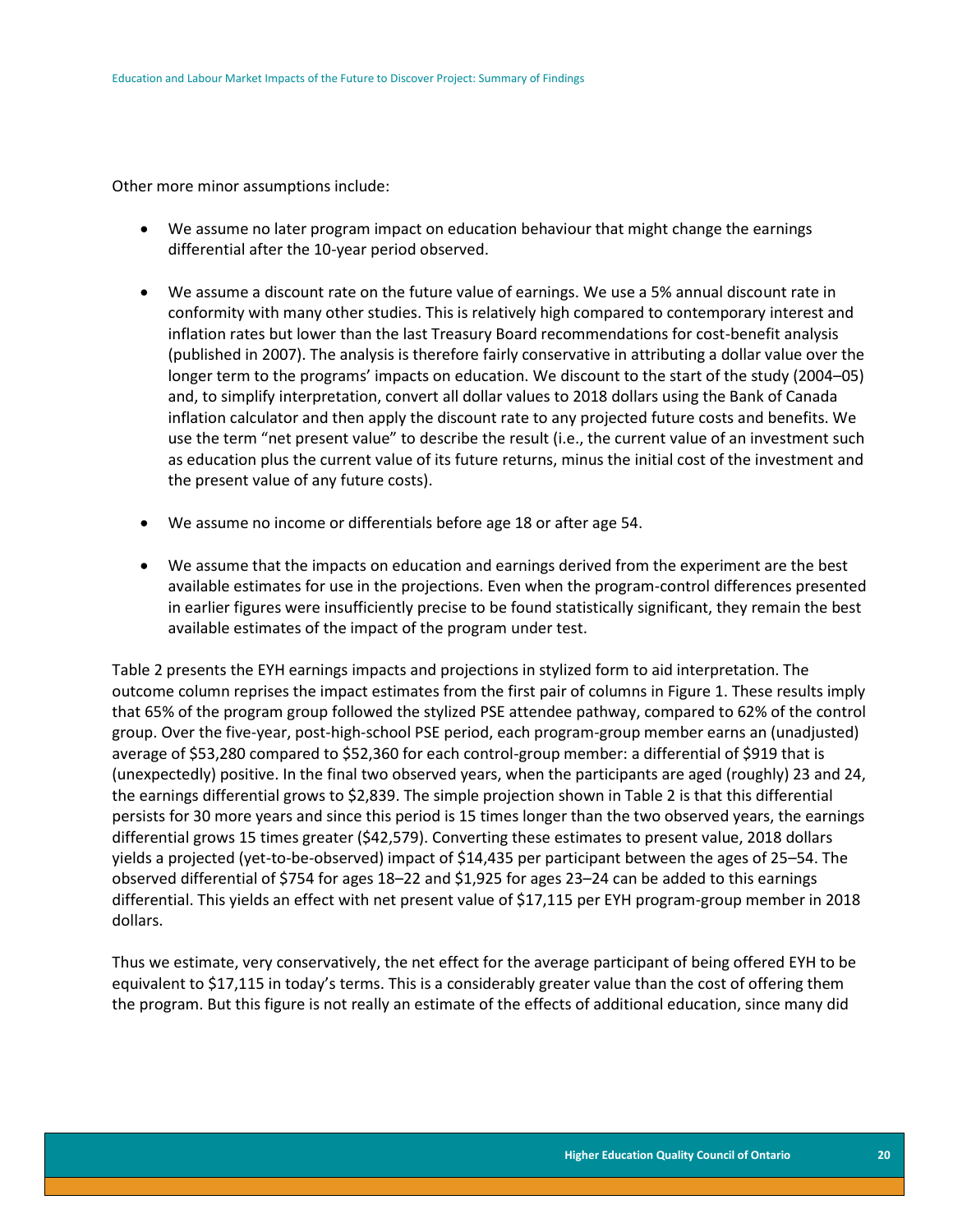not attend EYH and were unlikely to be influenced by the program to change education behaviour. And 62% of those offered EYH would have attended PSE anyway. Thus, it is very unlikely that each and every program-group member gains \$17,115 from additional education.

|                                                                      | <b>Ages and stylized life stages</b>                   |                          |               |                  |                    |                     |                     |                          |                          |
|----------------------------------------------------------------------|--------------------------------------------------------|--------------------------|---------------|------------------|--------------------|---------------------|---------------------|--------------------------|--------------------------|
| <b>Study sample</b>                                                  | <b>Outcome</b>                                         | $15-17$                  | 18-22         | $23 - 24$        | $25 -$<br>34       | $35 -$<br>44        | 45-54               | $55 - 64$                | $65+$                    |
|                                                                      | PSE goer<br>64.96%                                     | High school              | <b>PSE</b>    | Labour<br>market | Labour market      |                     | Retired             | Retired                  |                          |
| <b>Program group</b><br>(Offered EYH)                                | non-PSE goer<br>High school<br>Labour market<br>35.04% |                          | Labour market |                  | Retired            | Retired             |                     |                          |                          |
|                                                                      | <b>Mean Earnings</b><br>(P)                            |                          | \$53,280      | \$45,639         |                    |                     | \$684,586 projected |                          | $\sim$                   |
| <b>Control group</b>                                                 | PSE goer<br>61.92%                                     | High school              | <b>PSE</b>    | Labour<br>market | Labour market      |                     | Retired             | Retired                  |                          |
|                                                                      | non-PSE goer<br>38.08%                                 | High school              | Labour market |                  | Labour market      |                     | Retired             | Retired                  |                          |
|                                                                      | <b>Mean Earnings</b><br>(C)                            |                          | \$52,360      | \$42,800         |                    | \$642,007 projected |                     |                          | $\sim$                   |
| <b>Impact on Earnings (P-C)</b><br>(nominal)                         |                                                        | $\overline{\phantom{a}}$ | $+$ \$919     | $+ $2,839$       |                    | \$42,579 projected  |                     | $\overline{\phantom{a}}$ | $\sim$                   |
| Per year (nominal)                                                   |                                                        |                          | $+ $184$      | $+ $1,419$       | $$1,419$ projected |                     |                     |                          |                          |
| Per year (in 2018 dollars)                                           |                                                        |                          | $+ $206$      | $+ $1,530$       |                    | \$1,530 projected   |                     |                          |                          |
| <b>Present Value of Impact on</b><br><b>Earnings in 2018 dollars</b> |                                                        | $\overline{\phantom{a}}$ | $+ $754$      | $+ $1,925$       |                    | \$14,435 projected  |                     | $\overline{\phantom{a}}$ | $\overline{\phantom{a}}$ |

#### **Table 2: EYH Earnings Impacts and Projections**

### **Interpreting the Economic Impacts**

How should we attribute the net returns appropriately to assess the impacts of the additional education EYH induced? There are several options. To make consideration of distributing the gains a little easier, we move now to consider gains across a larger population than the per-participant-level estimates in Table 2. Instead of gains per student, let's consider gains across 1,000 sample-representative students in each of the program and control groups (the EYH program group was actually 1,207). Again, we work with the unadjusted estimate of the projected annual gains as shown in the penultimate row of Table 2: \$1,530 per participant. Across 1,000 participants, the total gain per year would then be \$1,530,000. How would this amount be distributed?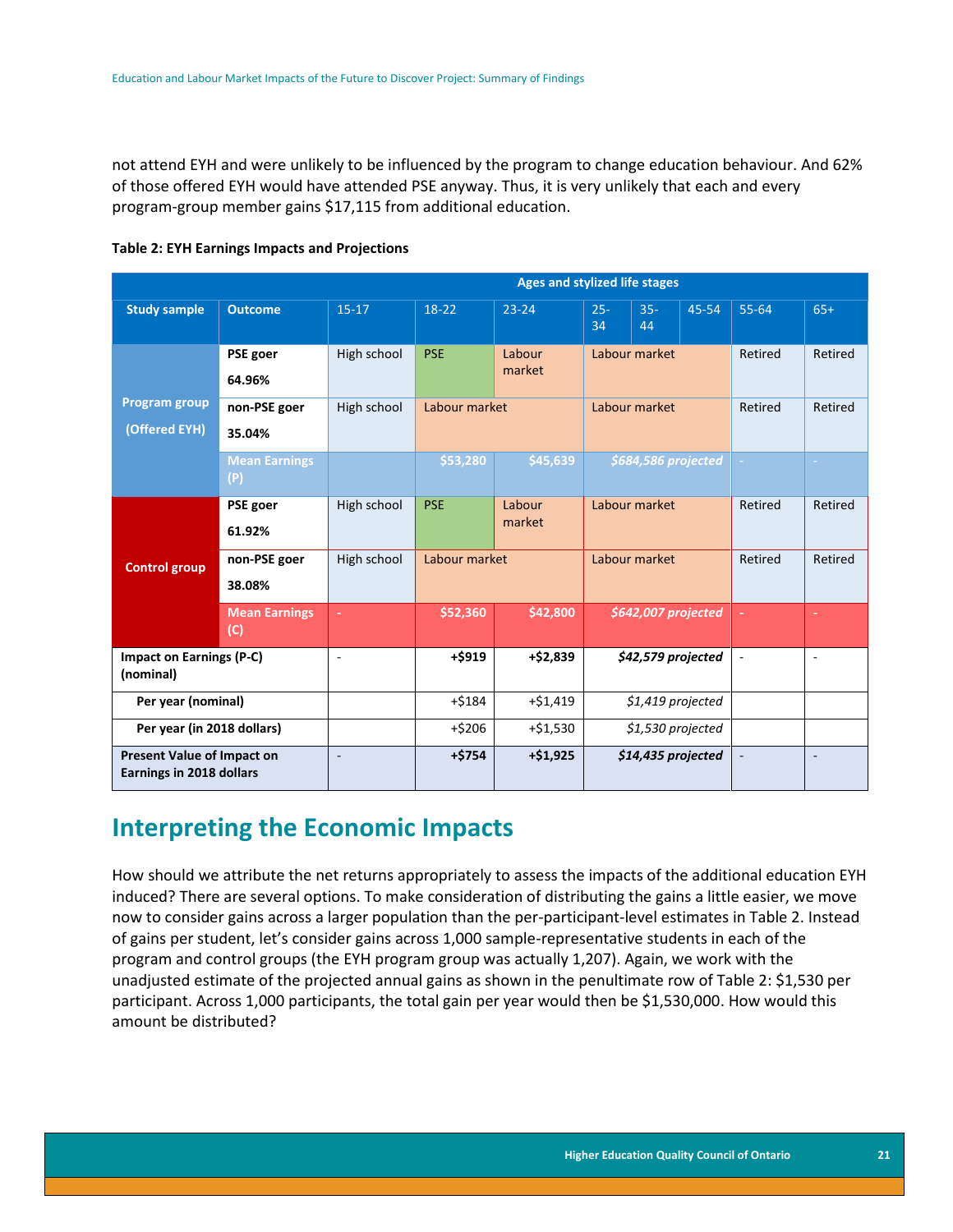Figure 10 builds on the results from Figure 1 to illustrate ways of thinking about the share of the extra \$1.53 million in earnings that might be going to different groups. The bars apply the distribution of PSE outcomes in Figure 1 to the 1,000 member program and control groups. Who goes or doesn't go to PSE with and without the offer of EYH? Per 1,000 members of the control group, with no EYH (in red), we found 619 attended PSE and 381 did not.

This is simply a representation of the second column in Figure 1. Per 1,000 members of the program group, with the offer of EYH (in blue), we assume 619 would have attended PSE anyway because their counterparts in the control group did so. And we observe 350 who do not attend PSE even with EYH. That leaves the remaining 31 in every 1000 who attend PSE due to the EYH intervention, because the only systematic difference between program and control groups that could have caused the increased attendance is the offer of EYH. FTD interventions were intended to change the behaviour of such marginal students (the primary policy target was high school students who would not have attended PSE but for the intervention). In the case of EYH, we estimate that there are 31 marginal students in every 1,000.

The \$1.53 million in gains to the 1,000 program-group members per year could be allocated at least four different ways. Three are illustrated in Figure 10:

- **\$1,530 to each person in the program group**. An average share of the gains to each member equally, as already discussed. This is not likely since many did not attend EYH and were unlikely to change behaviour due to the influence of the program. More than a third did not attend PSE at all, and we don't have a strong explanation for how EYH increases income without access to PSE.
- **\$2,355 to those who attended PSE**. More plausibly, we do not count people who did not access PSE among those who could have gained from increased earnings. In this case, the \$1.53 million is divided only among the PSE attendees. Multiplied out over 30 more years, this division would yield an effect for each individual representing a net present value (in 2018 dollars) of \$23,383. But still, as already noted, more than 60% offered EYH (and 95% of the PSE attendee group) would have attended PSE anyway. For every PSE attendee to gain more from PSE than they would without the EYH intervention, they would all need to have pursued a pathway that increased their earning potential over their choices without EYH, such as a better matched program.
- **\$50,316 only to those who attended PSE due to EYH.** Allocating the \$1.53 million only to the 31 whose educational journey was most obviously changed to include PSE is plausible. It assumes the influence of EYH on other program-group members was negligible with respect to influencing their earnings. Multiplied out over 30 more years, this division would yield an effect for each individual representing a net present value (in 2018 dollars) of \$499,664. While high, this is not out of line with non-experimental estimates of the returns to education. Frenette (2014) found that on average, bachelor's degree holders made \$36,600 per year (for men) and \$22,412 per year (for women) more than their counterparts with a high school diploma. College certification yielded a premium of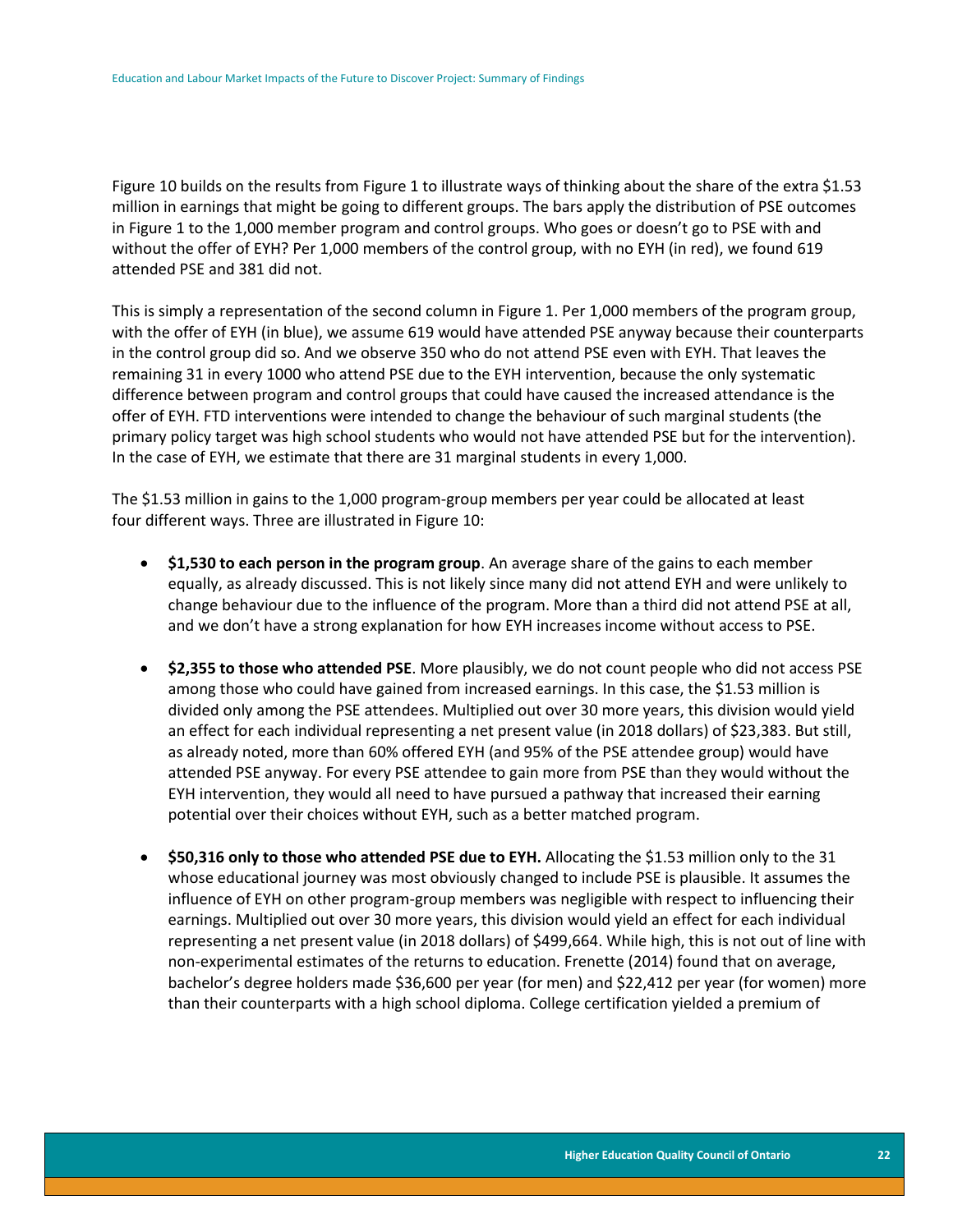\$12,351 per year (for men) and \$8,960 per year (for women). Applying Frenette's estimates to the FTD sample yields a return on PSE of about \$22,000 a year (or a present value of \$287,000 to the age of 55). Notably, most of EYH's impacts were in extra university enrolment, but on the other hand, EYH did not yield additional completions.

 **Only to those who complete PSE**. EYH increased the number of graduates by slightly more than one in every 1,000 to whom it was offered. If the gains to PSE arise only from the additional graduation, then the gains per individual would exceed \$1 million per year, which is not a plausible allocation and not shown in Figure 10. If the gains to PSE arise only from graduation, then the earnings impacts from EYH present a mystery. Graduation could still plausibly be the main trigger for PSE-related earnings gains if EYH changes the PSE pathway and the nature of credentials in ways that our data could not detect. That could explain how the same number of credentials in program and control groups yields different earnings outcomes. In a related explanation, EYH might have altered choices of occupations or students' abilities to realize their choices, and thus allowed them to achieve higher incomes.



**Figure 10: Postsecondary Destinations With and Without EYH per 1,000 Program-group Members**

There is no simple way to determine which of the above allocations best represents how and for whom EYH induced earnings gains. We prefer to consider a range and so use the term "upper bound" to refer to the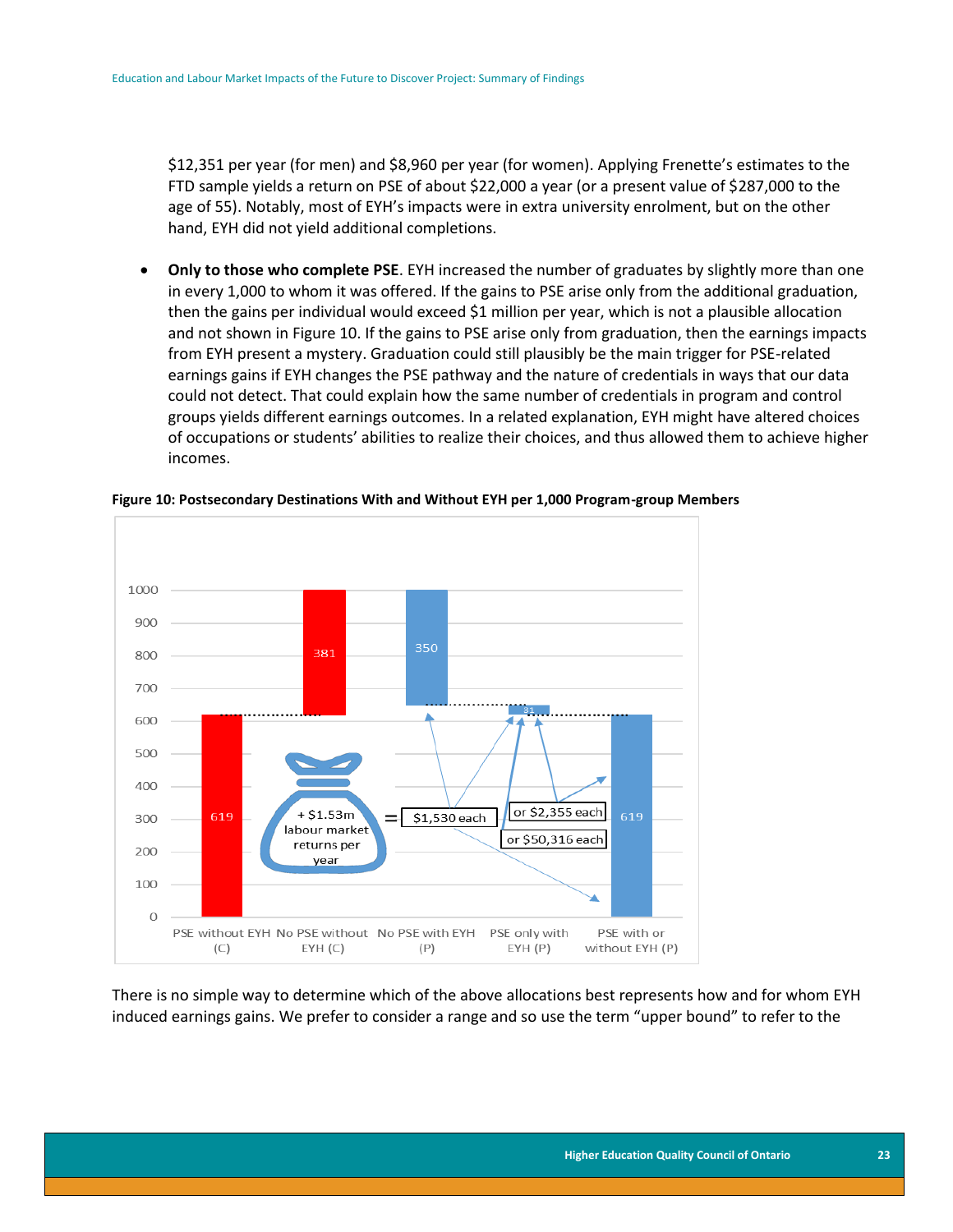highest level an estimate might attain given the assumptions inherent in the estimates and variation in the data, and likewise for "lower bound." The upper and lower bounds of the effects on education due to EYH likely lie between the second and third bulleted options above. If the dominant effects of EYH tended more toward expanding access to education, then the project's estimated returns to education access looks to be approaching \$50,316 (or \$499,684 over a lifetime). If the dominant effects of EYH tended more toward changing existing students' choices within education (and their subsequent occupations), then the estimates of returns cannot be so heavily attributed to new education participation. In the latter case, EYH may have affected earnings for a wider swath of those to whom it was offered and thus by smaller amounts, closer to the minimum of \$2,355 per PSE participant (representing a net present value of \$23,383 over a lifetime).

These upper and lower bound estimates are repeated in Table 3, along with findings derived using an equivalent methodology for the important LI subgroup offered EYH in New Brunswick. The impact on earnings at ages 23–24 were very similar for students from lower-income families as for the all-income sample, albeit slightly larger. Because fewer students from lower-income families participate in PSE, assuming only the PSE attendees benefit from the earnings gains (for the lower bound estimate) yields a higher return for lower-income students. But because the impact of EYH was almost twice as high among these students from lower-income families (Figure 1 shows it is close to 6 percentage points compared to 3 percentage points for all students offered EYH) the upper bound estimate of gains to new PSE attendees turns out to be lower, with a net present value in 2018 dollars of \$300,748 compared to \$499,664 across the whole sample.

|                                                                      | <b>New Brunswick</b> |                              |           |               |  |  |  |  |
|----------------------------------------------------------------------|----------------------|------------------------------|-----------|---------------|--|--|--|--|
|                                                                      | <b>All</b>           | <b>Lower-income families</b> |           |               |  |  |  |  |
|                                                                      | <b>EYH</b>           | <b>EYH</b>                   | <b>LA</b> | <b>EYH+LA</b> |  |  |  |  |
| Impact on Earnings (P-C at ages 23–24) (per year)                    | 1,530                | 1,669                        | 660       | 1,062         |  |  |  |  |
| <b>Present value of Impact on Earnings</b><br>(projected 30 years)   | 14,435               | 15,753                       | 6,226     | 10,019        |  |  |  |  |
| <b>Allocation of returns</b>                                         |                      |                              |           |               |  |  |  |  |
| Lower bound:<br>If all who participate in PSE receive earnings gains |                      |                              |           |               |  |  |  |  |
| Annual gain in earnings                                              | 2,355                | 3,078                        | 1,190     | 1,969         |  |  |  |  |
| Net present value                                                    | 23,383               | 31,217                       | 7,954     | 13,699        |  |  |  |  |
| <b>Upper bound:</b><br>If only new PSE goers receive earnings gains  |                      |                              |           |               |  |  |  |  |
| Annual gain in earnings                                              | 50,316               | 29,649                       | 10,133    | 17,994        |  |  |  |  |
| Net present value                                                    | 499,664              | 300,748                      | 67,709    | 125,171       |  |  |  |  |

#### **Table 3: Estimates of Returns to Education from Different Interventions**

All estimates adjusted to 2018 dollars.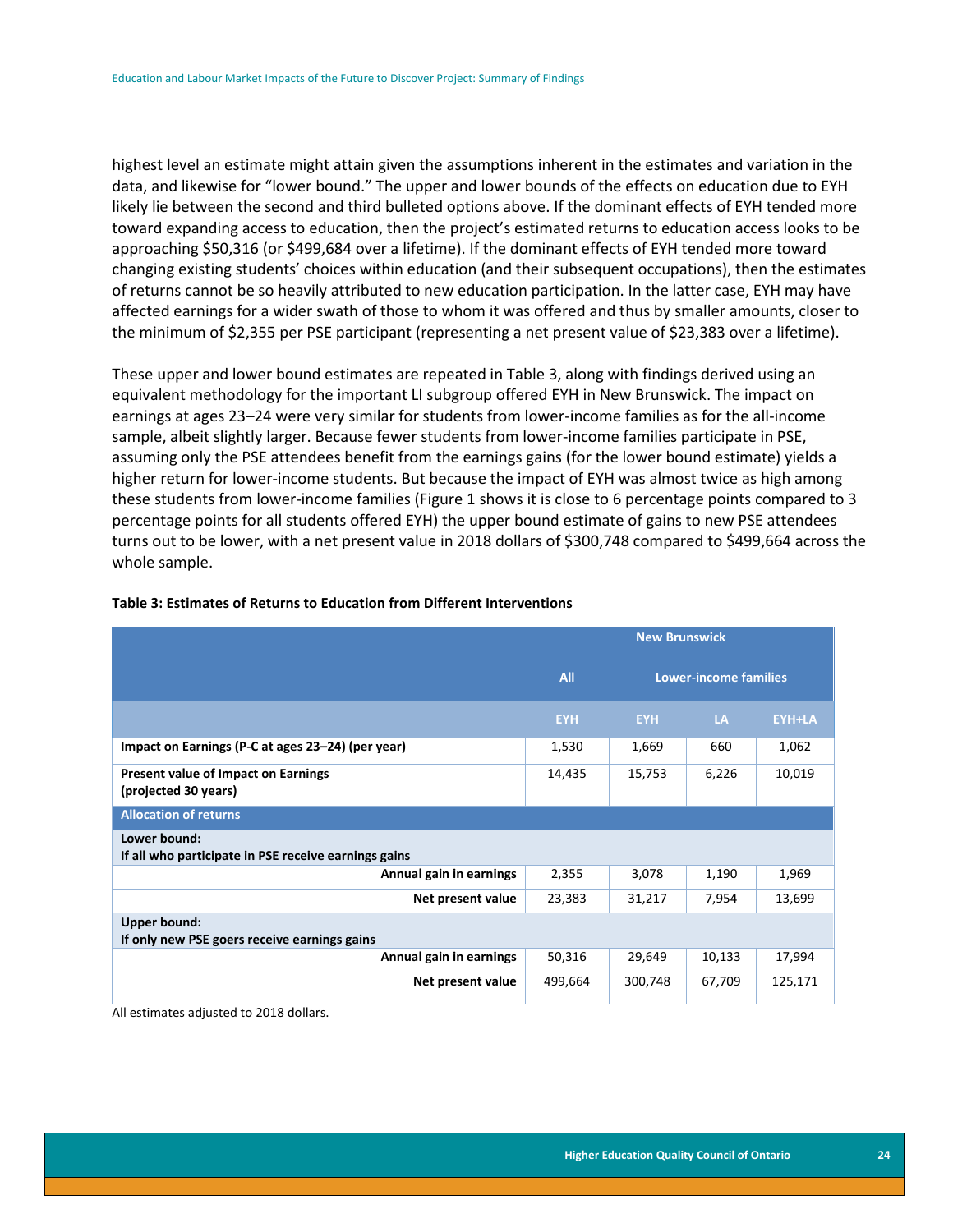Manitoba results are not included in Table 3 because the equivalent analysis yielded no earnings gains from EYH. The program group in Manitoba earned an average \$47,261 when aged 23–24 in Years 9 and 10. While similar to the \$49,151 earned for the equivalent period by EYH participants in New Brunswick, the Manitoba program group earned less on average in this period than the Manitoba control group, which earned \$50,527. This difference of \$3,266 over the two years is not statistically significant but, coupled with an absence of significant impacts on PSE access from Figure 3, it implies that EYH did not change education or employment outcomes for the better in Manitoba. These findings mean the Manitoba arm of the experiment cannot meaningfully contribute to this report's measurement of returns to additional education. Although it is interesting to consider why the same EYH intervention yields different results in different provinces, it is worth recalling that the magnitude of the changes in education outcomes from EYH are modest in both provinces: modestly positive in New Brunswick and not significantly different from zero in Manitoba. While we have considered the impacts from EYH in New Brunswick at some length to present the methodology involved in estimating returns to education interventions, there are two other education interventions in New Brunswick (LA and EYH+LA) that yielded larger magnitude impacts on education. Estimates of the returns to additional education induced by these interventions are presented in the final two columns of Table 3 and reviewed in the next section.

### **Summary of Earnings Impacts**

The best available estimates of earnings gains from PSE due to offering LA and EYH+LA are shown in Table 3. The average impact on earnings across years 9 and 10 when the participants were aged 23–24 was \$660 for LA and \$1,062 for EYH+LA. These effects are smaller than for the same population offered EYH alone. The 30-year projections are correspondingly lower also. The smaller differentials occur despite the larger impacts in percentage-point terms on PSE participation and completion seen for LA and EYH+LA in Figures 3 through 6 compared to EYH alone for LI families in Figures 1 and 2.

Part of the explanation for greater earnings differentials with the offer of EYH rather than LA comes from the different types of PSE enrolment and completion the interventions encourage. For lower-income students, EYH encourages additional university enrolment, including when it is combined with LA, but LA alone encourages additional college enrolment. LA also encourages additional college completion when offered on its own or with EYH. Thus the earnings gains from EYH are attributable to employment following additional university enrolment, but the earnings gains from LA flow from employment achieved by those with additional college participation and (for some) an additional college credential they would not have received without the intervention. It is firmly established that occupations requiring a college education earn less on average than those requiring university (Frenette's (2014) estimates suggest around 60% less). But the surprising findings here are (a) that the additional university enrolment in EYH did not need to produce additional graduation to produce earnings improvements over those from college, and (b) the equivalent magnitude additional university enrolment from EYH+LA as for EYH did not yield such large returns. It is almost as if obtaining a college credential masked the effect of additional university enrolment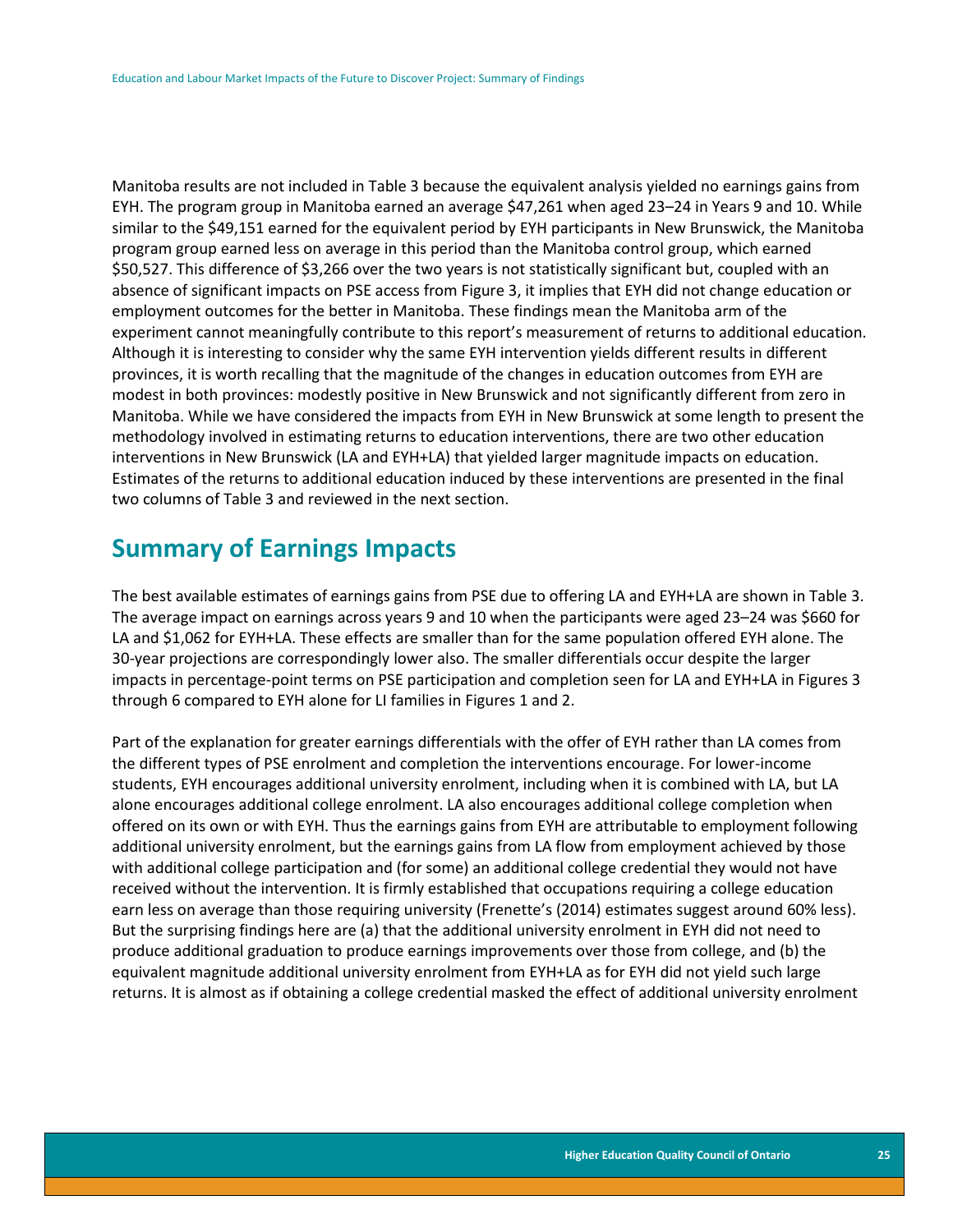to some degree, as EYH+LA earnings gains (at \$1,062 per year) sit between those for EYH (at \$1,669) and LA alone (at \$660).

Earlier, we ventured two plausible explanations for the education impacts of EYH+LA. Either (a) EYH+LA increased the completion rate of students who would have gone to college anyway or (b) EYH+LA induced two effects simultaneously such that some students who would have gone to college took up university instead (while not completing) and other students who would not have attended PSE at all went to college instead and completed it. The evidence on earnings gains from EYH+LA and LA alone supports more closely the second of these explanations, implying that the gain in earnings from additional college enrolment under EYH+LA is more in line with LA (than EYH) results. Our interpretation is that the gains in EYH+LA come from a blend of the higher effects of the additional university participation EYH induced (among those who would previously have gone to college) with the lower effects of the additional college enrolment induced by LA.

The lower bound and upper bound estimates of the returns to the education induced by LA and EYH+LA appear in the lower part of Table 3. These allocate gains to different groups that could benefit, but broadly follow the same logic and relative magnitude as the projected earnings discussed above. The interventions produced larger magnitude impacts on enrolment, thus the upper bound allocations do not change the story on the pattern of returns. Omitted from Table 3 are estimates assuming only graduates receive the gains. Such an interpretation would nonetheless yield similar returns to education. The magnitude of the graduation impact from LA is very similar to its enrolment impact, so allocating returns only to the additional graduates is similar to allocating them to the additional enrolled students, at \$9,773 compared to \$10,133. As previously stated, Frenette (2014) found college certification yielded a premium of \$12,351 per year (for men) and \$8,960 per year (for women). FTD results by sex are published elsewhere (e.g., Ford, Hui & Kwakye, 2018), but in general they find enrolment and graduation impacts concentrated among males.

# **Interpreting FTD's Findings**

FTD yields a set of thought-provoking findings. The substantive conclusion is that, for New Brunswick at least, the returns to encouraging youth to participate more in education, regardless of whether it leads to higher graduation rates, are substantial. The estimates are in line with those derived using alternate methodologies. The returns vary by intervention and are substantially positive regardless of the intervention. But there are cautions: (a) pathways followed from one intervention to the next can be very different, suggesting youth behaviour is quite sensitive to the implicit and explicit prompts that interventions provide, (b) the effects of the interventions are not necessarily additive (in the context of Future to Discover, effects were definitely not additive), (c) estimates of returns are based on two relatively junior years of labour market experience where there is high variability in earnings, and (d) no effects are apparent when interventions produce no significant impact on education participation, as was the case for Manitoba, even with an EYH intervention designed and implemented in ostensibly the same way as for New Brunswick. These cautions point to a need for very careful design and tailoring of interventions to the targeted population, the targeted outcomes and the specific education system context. Finally, while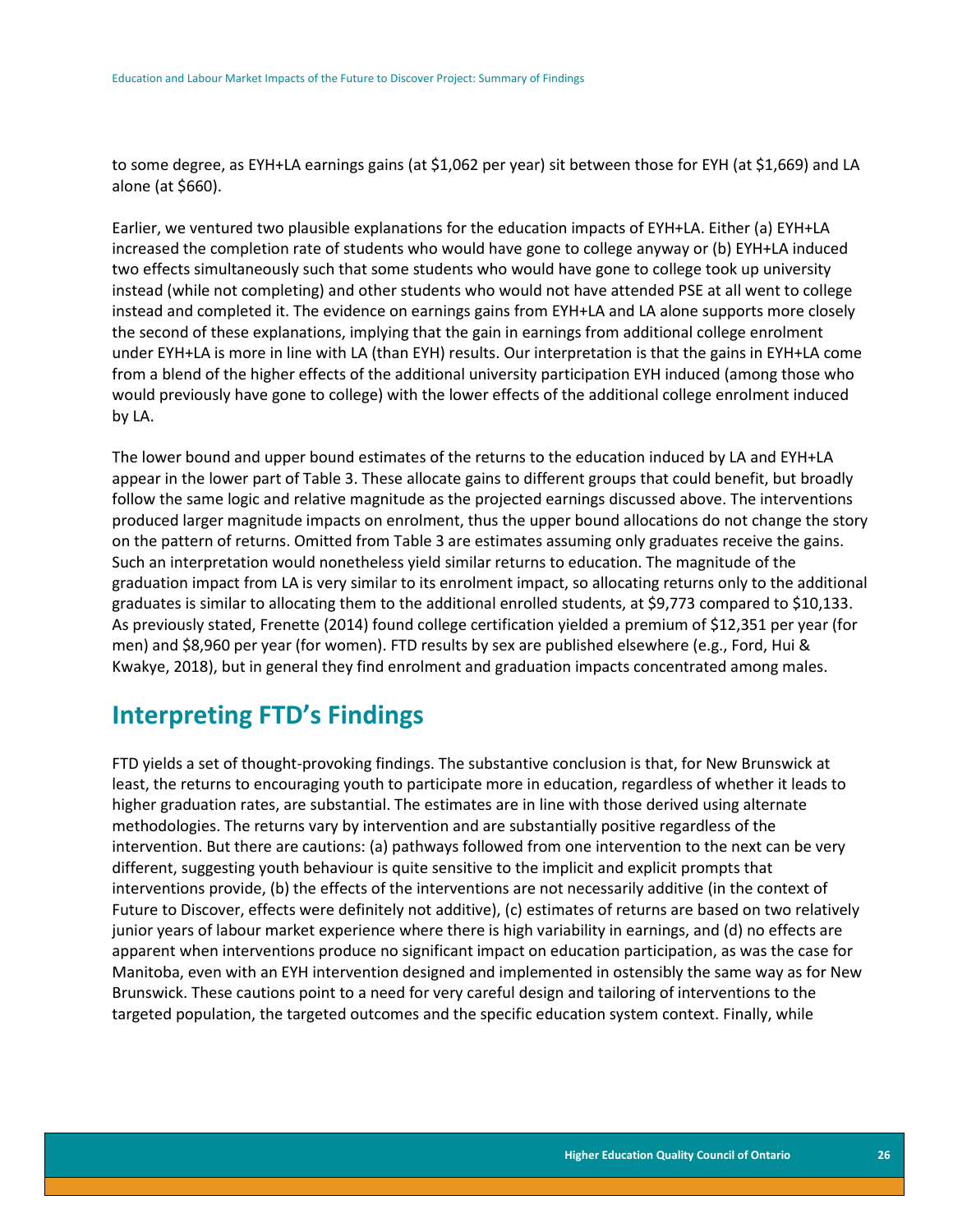education impacts for New Brunswick are significantly positive for many of the groups and interventions, few "best estimates" of the returns are statistically significant and thus may contain a substantial component of error. Longer-term follow up is advisable.

There is nonetheless cautious positive news from FTD for those who promote and implement access programs. Access interventions are often criticized in that they may increase the application to and enrolment in PSE of marginal students without providing sufficient support once they reach PSE to help them complete it. It is presumed that marginal students will need more supports to complete their PSE studies than are normally made available to students who attend PSE without additional intervention. The results from LA suggest this need for more support is not the case, at least not on average. LA induces at least as many additional students to graduate as it induces to enrol in PSE. This is not to say support services are not needed: If Figures 1 through 7 highlight one universal truth, it is that in general students have a surprisingly low chance of completing their studies within seven years, and this observation applies with or without FTD interventions.

The LA results have at least two alternative explanations depending on whether LA is interpreted to modify the behaviour of one small group in one way or to modify behaviours within a much larger group in two different ways. Plausibly, in the first case, LA may simply encourage a cohort of normally non-PSE destined students to enrol in and complete PSE. Equally, in the second case, a plausible explanation is that LA helps existing college attendees who would not normally complete PSE to graduate and it helps equivalent numbers of marginal students enrol but not complete PSE. Of course, despite the increased graduation, a need for additional support services is implied in both situations. This is because both explanations involve students enrolling but not graduating, whether motivated to do so by LA or not. Importantly, getting more low-income students into PSE, as LA does, has not worsened the drop-out rate.

Perhaps the most unexpected conclusion on the question of persistence from this, SRDC's final round of planned FTD analysis, is that uncompleted university may in some way yield higher returns than completed college. If true, this finding again counters the criticism that access interventions are not effective if they do not also support persistence and graduation. It certainly seems true that attending some PSE, even without completion of a credential, is better than attending none. This conclusion makes sense if education imparts to participants skills and/or social network changes favoured by the labour market. But is participating in university without reaching a credential better than completing college with a credential? Before drawing this latter conclusion, several caveats are required as well as more analysis.

The first caveat concerns what can actually be deduced from the experimental findings. Specifically, what FTD finds is that promoting PSE participation in a way that induces more university enrolment without any accompanying increase in university graduation produces larger financial returns, at least by ages 23–24, than promoting PSE participation in a way that induces more college enrolment and corresponding increases in college graduation. The first big caveat is that financial returns from EYH may not come from students who are new to PSE, but rather from existing PSE students who complete better-matched studies or follow more lucrative career paths. Table 3 shows financial gains are actually somewhat larger for those from lower-income families. Not shown in the table are even larger projected earnings impacts for LILE and FGF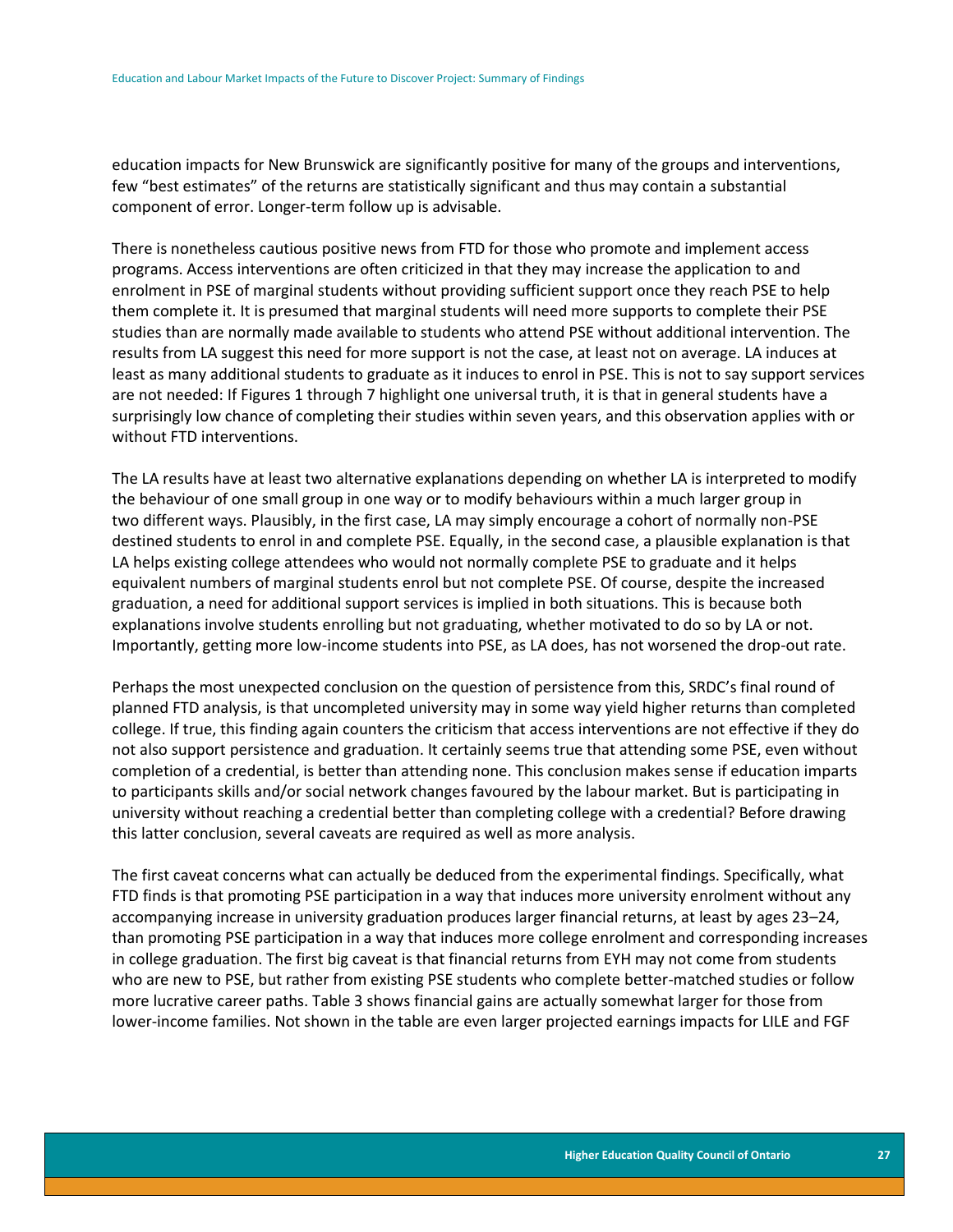groups. If these groups have less PSE experience at home to guide them, arguably they might normally (without EYH) make less effective PSE choices. That these groups see larger earnings gains from EYH is consistent with the idea that EYH improves the choices of those who would go to PSE and graduate anyway (assuming higher-income students or those with higher-educated parents would make better choices without the external support of EYH). The impact of EYH would not be attributable to more graduation but to more immediately rewarding occupational pathways or matches (that — outside of their effect on earnings — are harder to observe in the available data). That said, higher benefits for this group are also consistent with there being returns for university experience in the absence of graduation.

The second caveat is that ages 23–24 may be both too early and too short a period to get a firm reading on the earnings effects of education. Those who tried university and did not complete it may just be earning more because of tangential benefits flowing from their education decision. Perhaps the motivated students had to move more often to a town with a university, which (perhaps) had a more robust labour market to support them, even if they held no credential past high school. Perhaps their social network expanded and with it work opportunities. Whether they graduated or not, perhaps those motivated to attend PSE had access to a youth-friendly career centre at their university and found more lucrative employment, without having to graduate. This finding might even flow from the financial demands that EYH participants faced in attempting to persist in their studies. We note from the data that, even after seven years, many without a credential have not left university. As Ford, Hui and Kwakye (2018) report, EYH produced no statistically significant impacts on leaving PSE without completing. Over seven years, some 54% of the EYH group enrolled in university or college while 29% graduated and 14% left. This means that at the end of the observed period, 11% were still studying. Some of these may be additional students earning more than their control group counterparts with a view to paying their way through to completing their studies at age 25 or older. Thus, they may be aiming for graduation *after* the data reported here was collected. This scenario would not signal that non-completion of university yields lifelong career benefits! At least not yet. There may be just too many possible alternative explanations to draw firm conclusions from the youths' experiences observed to date.

A longer follow-up period is needed to better track the earnings progression of LA and EYH participants, and enable a better understanding of where their education leads them. Analysis of more years of data would certainly help to firm up the tentative estimates presented here.

# **Concluding Summary**

The two main conclusions from FTD are that both career education and early-promise grants can work to increase postsecondary access and that when such interventions do increase access there are likely substantial returns to the education they cause. The endeavour to increase access for students who do not currently attend is worthwhile.

One of the two important caveats from the project is that enhancing career education will not be equivalently successful in different settings. The results from EYH so far suggest that encouragement of all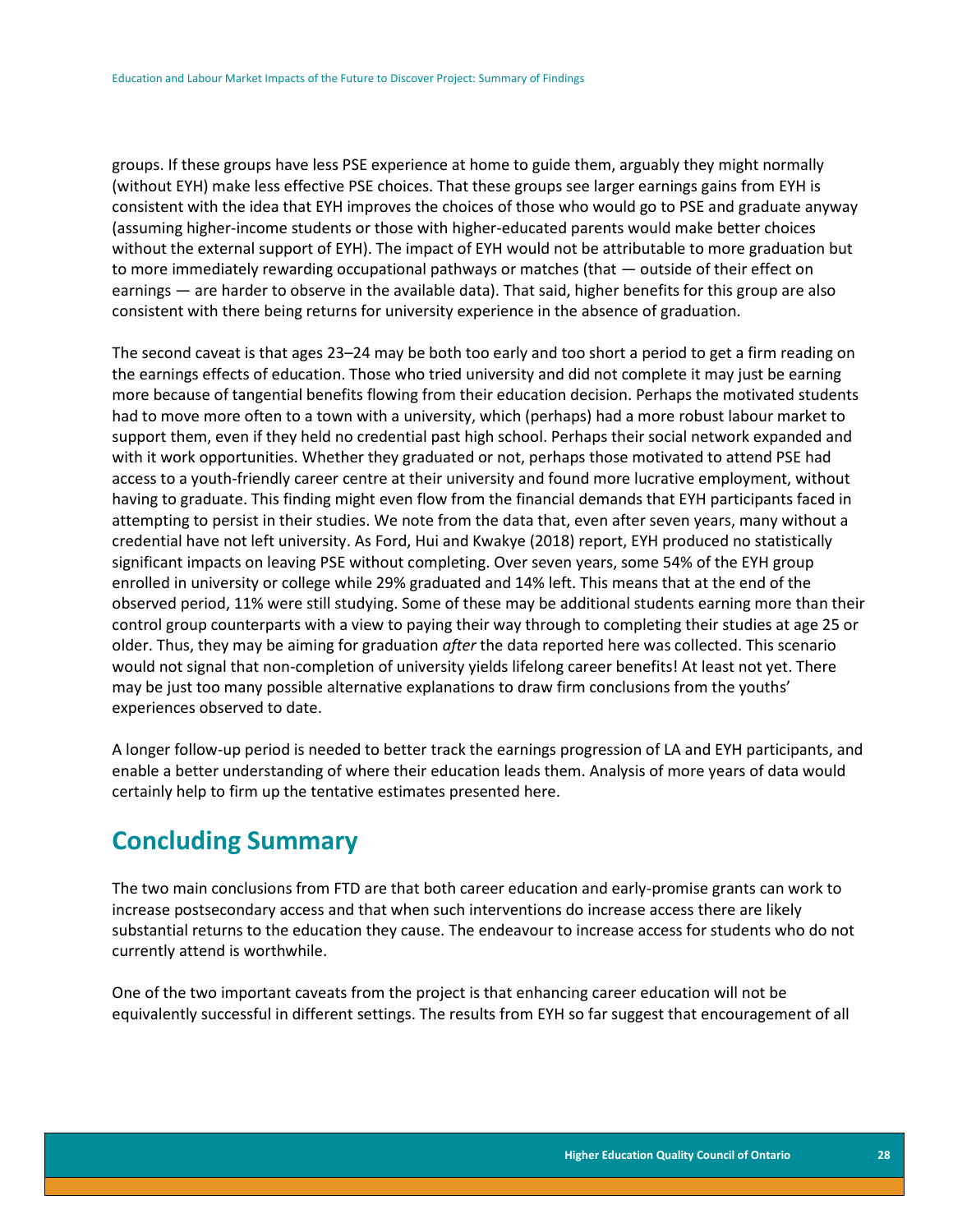forms of PSE equally offers a higher risk strategy, with potentially higher payoffs when it works, such as in New Brunswick. The effect on PSE access and higher earnings in Manitoba is unclear for the most part. The second caveat from the evidence is that the story of how to increase access is far from simple. The impacts of effective interventions are not necessarily additive. We may well improve the livelihoods of marginal students by improving their choices within PSE as much as by switching non-PSE attendees to become PSE attendees or even PSE completers.

It is to be hoped that researchers will continue to add to and dissect the rich data FTD has created in order to firm up the emerging story over time. FTD's experimental design provides a rigorous framework for attributing outcomes to interventions and disentangling them from outcomes that would have happened anyway without new interventions. Such analysis helps to improve the accuracy of targeting any future new resources to those who truly need them and thus to better inform future policy and practice. The implications are set out below.

## **Implications for Policy and Practice**

FTD's results provide compelling evidence to support future education policies and community initiatives that aim to find ways to support students in having equitable access to PSE in order "to fulfill their dreams, achieve their potential and thrive in the global knowledge economy" (Ontario, 2017). The project also provides insights on how to effectively engage young people, how best to implement new programs and on the conditions that are more likely to lead to success.

### **1. FTD provides a clear and compelling case both that postsecondary access can be increased for those groups of students currently least likely to attend PSE and that the additional PSE will benefit them.**

The strong positive results from offering both EYH and LA to lower-income students, especially those from first-generation families demonstrate that more can be done to equalize postsecondary participation. In general, those groups with the lowest rates of participation (as observed in the control group) experienced the largest impacts when offered FTD interventions. Furthermore, in all cases where there was an impact on PSE access, there was also an impact on the financial returns (in the form of later earnings) experienced by the group whose access was increased.

### **2. Effective programming to increase PSE access can not only help fulfil policy goals focused on improving equity between young people, but also offer a long-term business case for government investment.**

We have focused here on returns to individuals and have seen that these can be high for students from lower-income families. A portion of these returns will go to government as well in the form of more tax revenue from higher earnings. The 2012 FTD report presented a more thorough benefit-cost analysis, including the returns to government. It found EYH economically viable for New Brunswick lower-income, lower-education families. LA's relatively low administrative cost made it particularly effective for the same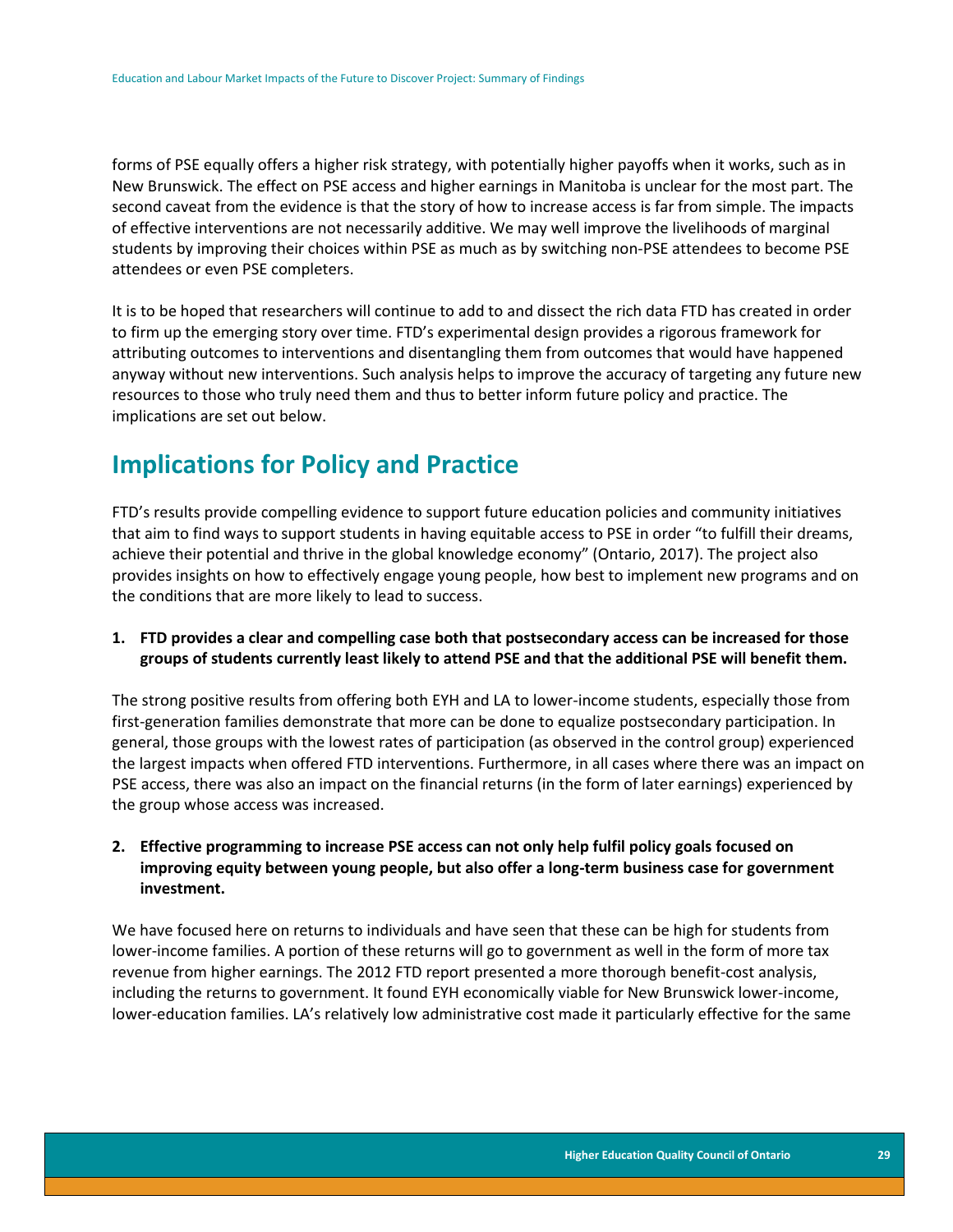group. It generated \$2.00 to \$3.40 benefit for each dollar spent by government. The program's costeffectiveness was driven by the large postsecondary participation impact achieved by students from lowerincome families.

Combining EYH with LA adds to costs and does not increase the net social benefit. However, EYH+LA was still economically viable. It generated \$1.51–\$1.75 benefit for each dollar spent by government.

**3. As an experiment, FTD did not fully exploit the means available to policy makers and practitioners to maximize the impacts of its interventions. Bringing enhanced career education into mandatory classes and making early-promise grants a part of the student financial-aid system seems likely to increase their impact and effectiveness.**

SRDC's analyses carefully preserve an appropriate statistical comparison by comparing outcomes for the whole control group to the whole program group. In fact, only a portion of the program group received the treatments. Not all remained aware of the offer made and even fewer took up EYH or LA. EYH delivered 16 hours of workshops over three years to the average participant to whom it was offered, and even less to members of the more disadvantaged target groups. LA offered \$8,000 but actual payments averaged \$2,700 given the low take-up. These are quite modest interventions relative to lifetime expenditures per student, yet produced substantial impacts. By making such experimental interventions more broadly available as programs to all targeted students, awareness and take-up would likely increase, allowing the effect on PSE access to be extended to more students. It would also reduce the costs per targeted student of delivering the programs due to economies of scale.

**4. Within broadly defined PSE access objectives, relatively modest but different interventions can direct students to very different pathways. Program designers should carefully consider their target group's current educational programming context and resulting pathways alongside their overall program intent as youth are very sensitive to small but timely nudges when it comes to their postsecondary decisions. A rigorous evaluation framework is critical to understanding the effects of new programming.** 

EYH had few significant impacts on PSE access in Manitoba except to increase college enrolment in firstgeneration families. In New Brunswick, EYH had no impact on college enrolment for any group: It produced atypical pathways, sending students from lower-income and first-generation families to university. With a rigorous evaluation framework, we can understand such effects of programs and consider their merits. Without evaluation, there is a risk not only of introducing multiple and competing programs that duplicate or cancel out each other's effects, possibly yielding outcomes that are less than optimal for the individuals involved but also of not knowing that this is their effect. Policy makers and practitioners can use evaluation to fine tune program design and better fulfill their objectives and align the types of PSE pathways to better match individual aspirations and future economic realities.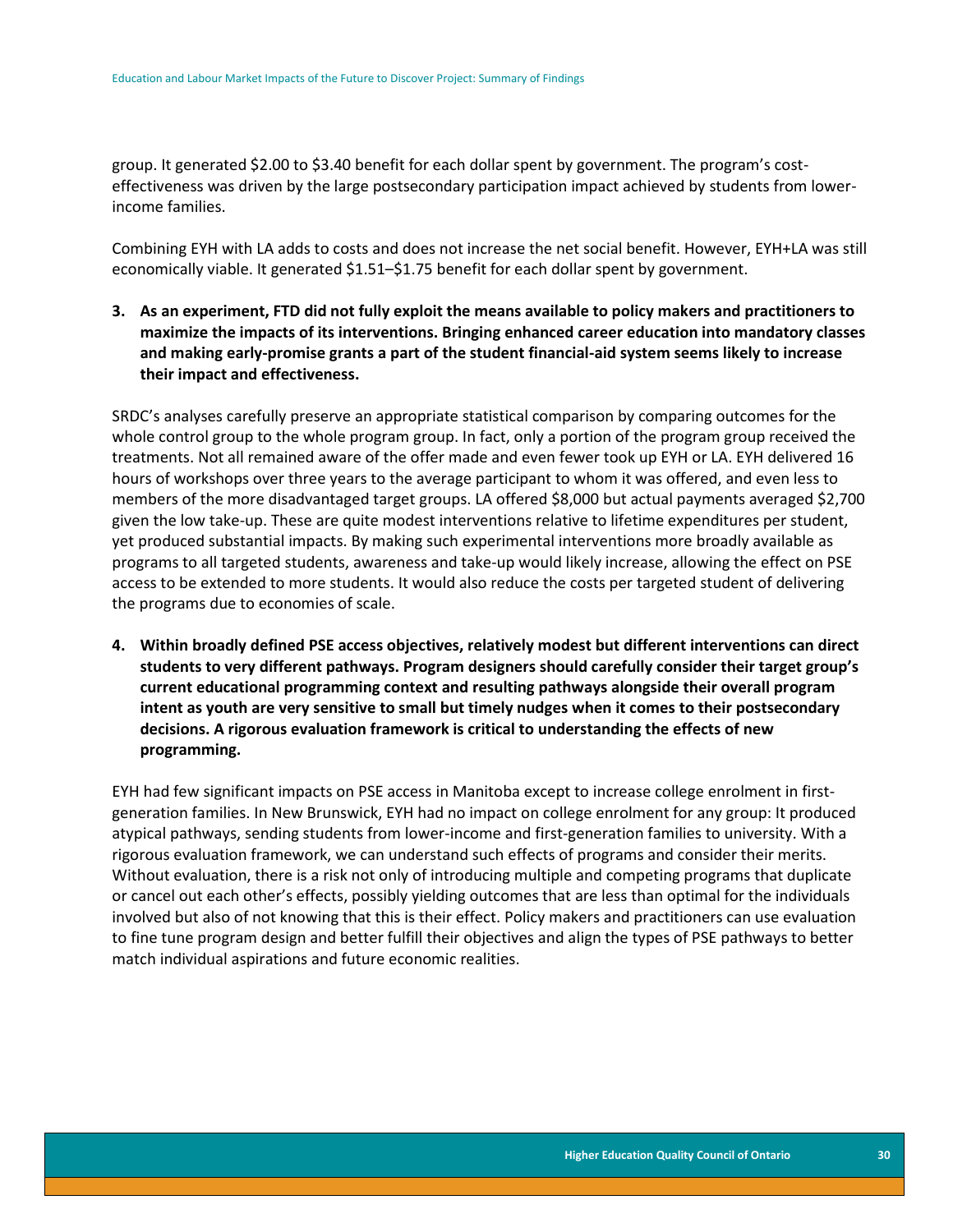### **5. The potential of PSE to transform individuals' lives and the broader economy should not be underestimated.**

FTD provides a very rare chance to see what happens when a group of young people go to PSE who would not have gone otherwise. The project's estimates of the earnings impacts in New Brunswick based only on earnings at ages 23–24 represent gains of \$1,530 per participant annually for EYH, \$1,062 for EYH+LA and \$660 for LA alone. The impact of this additional income on the broader economy depends on how widespread the intervention is implemented and assumptions with respect to equilibrium effects: Is the labour market sufficiently flexible and adaptive that it could expand workforce opportunities given an intervention-induced increase in the influx of new skills?

FTD was small in economic terms. Only 3,015 New Brunswick youth in two Grade 9 cohorts were offered one of the three FTD treatments. New Brunswick has about 7,500 youth (five times the treatment sample) in each Grade 9 cohort. Without equilibrium effects, we can already interpret annual earnings gains from the experiment alone as totaling more than \$2.5 million annually. If the interventions had been repeated for later Grade 9 cohorts, each cohort would further add to the economy annually. And if interventions were expanded beyond the research project to a wider population, projected economic gains could feasibly double. It is not necessary for assumptions about equilibrium effects to hold perfectly, nor to quantify accurately the incremental effect of an education-induced differential persisting through the working lives of each treated cohort to realize that gains to individuals could equate to broader economic gains. Access interventions hold remarkable potential. In Ontario, for example, each Grade 9 cohort is 20 times the size of New Brunswick's.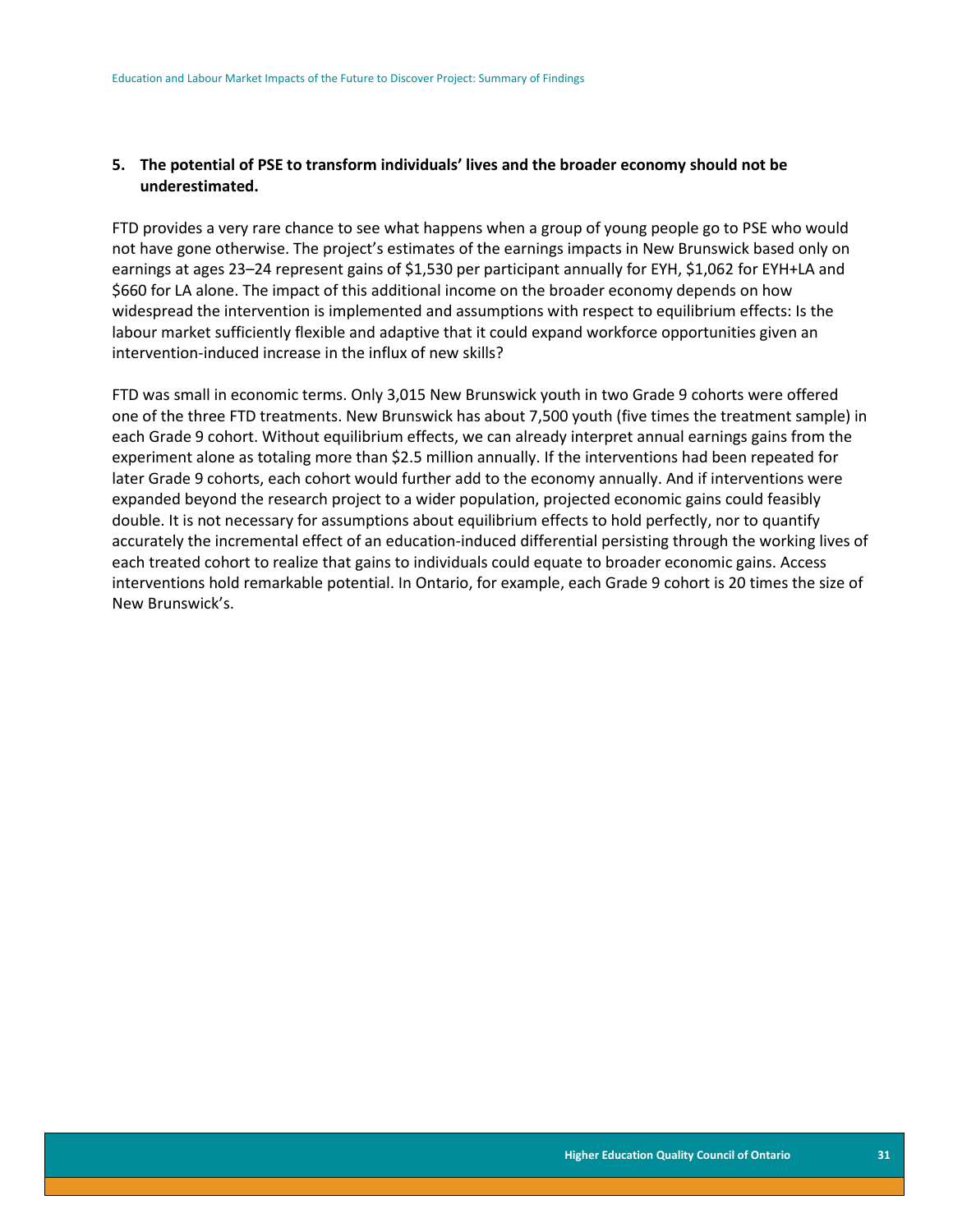### **References**

- Ford, R., Frenette, M., Nicholson, C., Kwakye, I., Hui, T.S., Hutchison, J., Dobrer, S., Smith Fowler, H., and Hébert, S. (2012). *Future to Discover Post-secondary Impacts Report.* Ottawa: Social Research and Demonstration Corporation.
- Ford, R. and Hui, T.S. (2018a). *Education and Labour Market Impacts of the Future to Discover Project: Technical Report*. Toronto: Higher Education Quality Council of Ontario.
- Ford, R. and Hui, T.S. (2018b). *BC AVID Pilot Project: Long-term postsecondary outcomes*. Ottawa: Social Research and Demonstration Corporation.
- Ford, R., Hui, T.S. and Kwakye, I. (2018). *Future to Discover: Seventh Year Post-secondary Impacts Report*. Ottawa: Social Research and Demonstration Corporation.
- Frenette, M. (2014). *An investment of a lifetime? The long-term labour market premiums associated with a postsecondary education.* Statistics Canada Analytical Studies Branch Research Paper No. 359.
- Social Research and Demonstration Corporation. (2007). *Future to Discover: Early Implementation Report.* Montreal: Canada Millennium Scholarship Foundation.